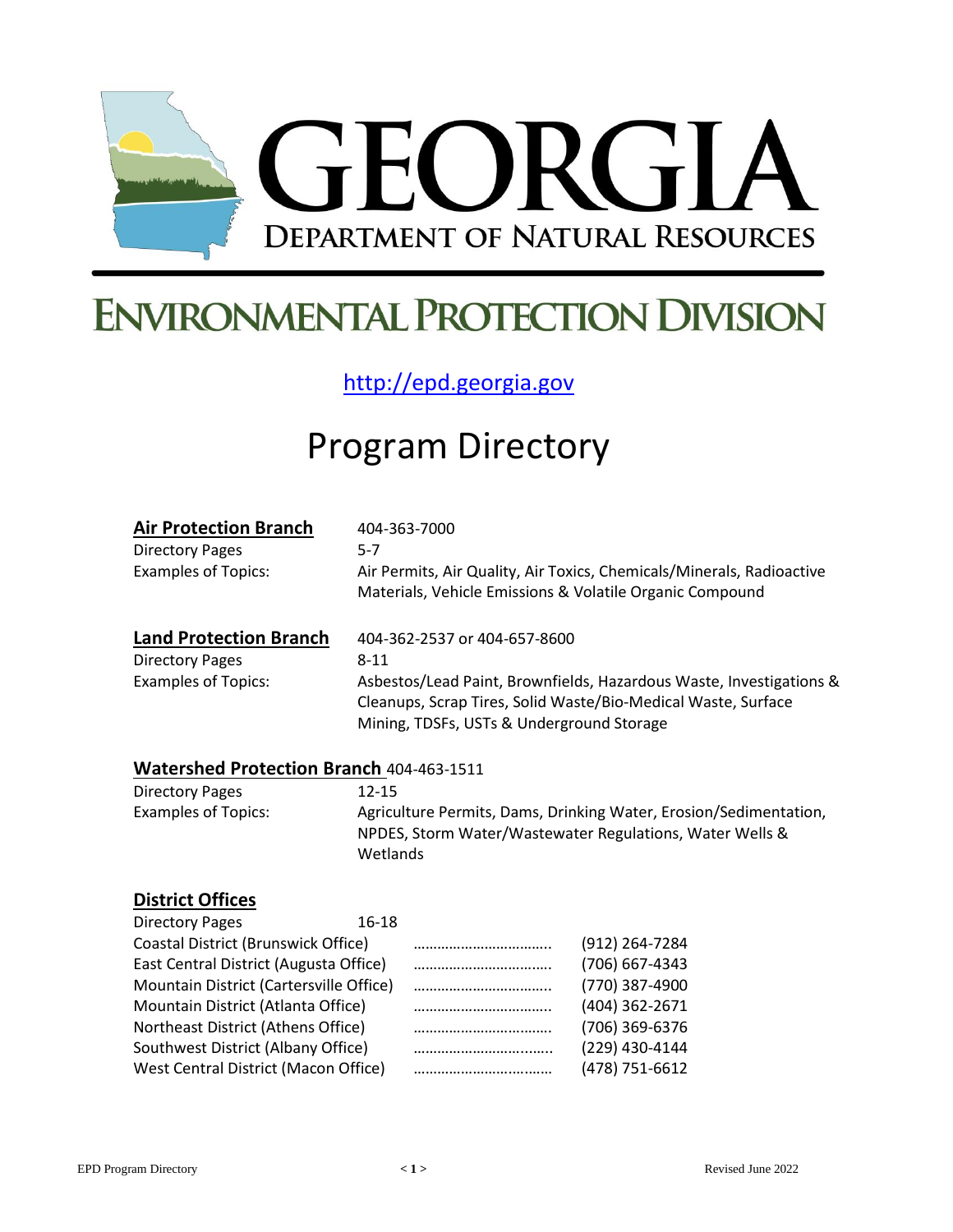#### **Table of Contents**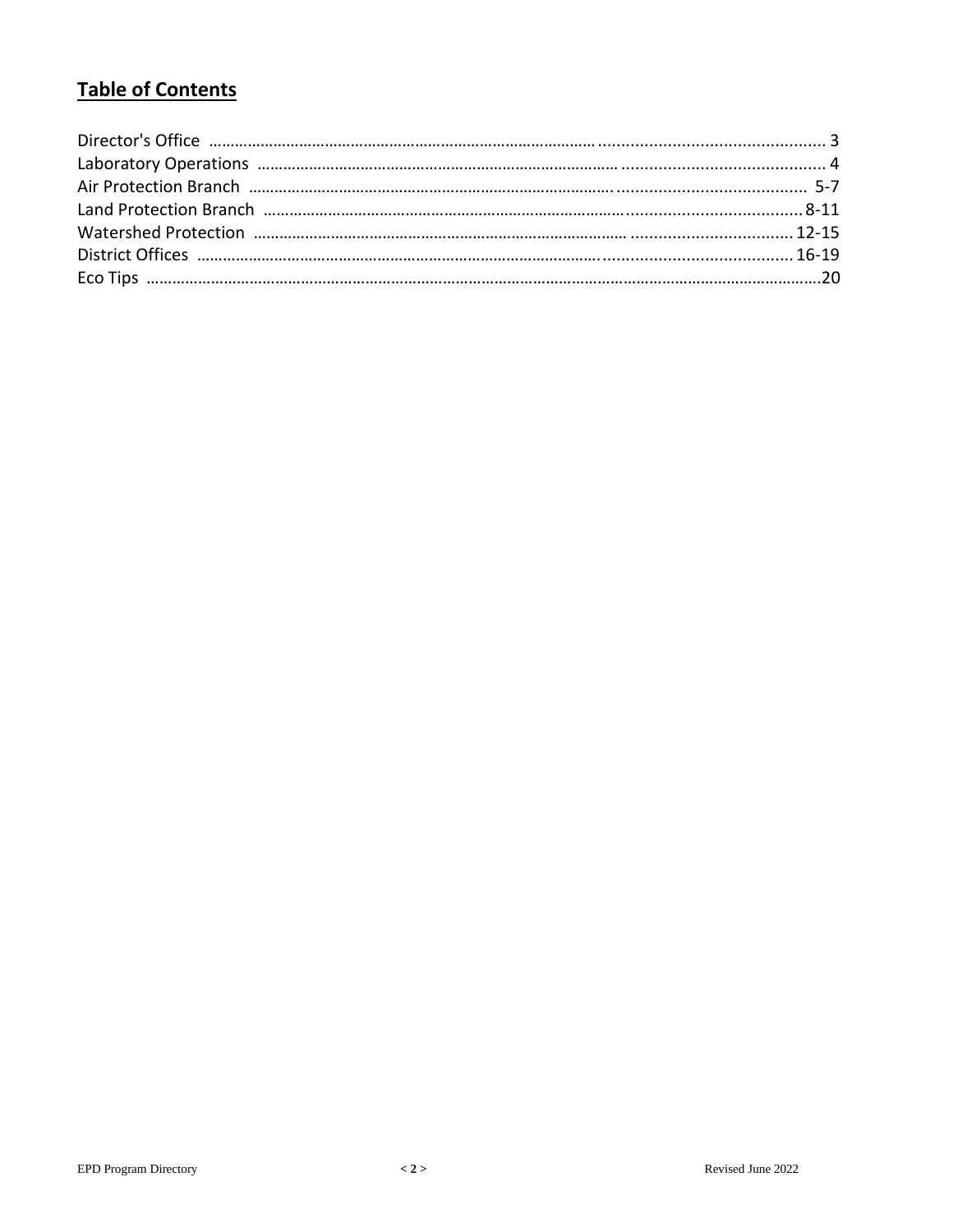## **Director's Office**

Richard E. Dunn, Director 2 Martin Luther King Jr. Drive, SE 14<sup>th</sup> Floor East Tower - Suite 1456 Atlanta, GA 30334-9000 Office: 404-656-4713 Fax: 404-651-5778

| John Eunice, Deputy Director                                 | 404-656-4713 |
|--------------------------------------------------------------|--------------|
| Tamara Fischer, Administrative Assistant                     | 404-656-4713 |
| Sara Lips, Community Engagement Coordinator & Policy Analyst | 470-524-0732 |
| Jim Cooley, Director of District Operations                  | 404-651-7807 |
| Steven Miles, Director of Information Technology             | 470-938-3369 |
| Kevin Chambers, Communications Director                      | 404 651-7970 |
| Erin Ruoff, Finance Director                                 | 470-524-2791 |
| Susie Kocsis, Administrative Management                      | 470-524-2892 |
| Dan Roach, Director of Human Resources                       | 404-463-1432 |
| Jim Kennedy, State Geologist                                 | 470-524-0742 |
| Laura Williams, Director of Legal Services                   | 404-232-7985 |
| Mark Tolbert, Director of Laboratory Operations              | 470-524-0577 |
| Karen Hays, Air Protection Branch Chief                      | 470-524-0680 |
| Chuck Mueller, Land Protection Branch Chief                  | 470-524-0380 |
| Anna Truszczynski, Watershed Protection Branch Chief         | 470-524-0551 |

For Emergencies (spills, industrial fires) – 24-hour coverage (800) 241-4113 - toll free

Media Relations (404) 651-7970

General Information (404) 657-5947 (888) 373-5947 - toll free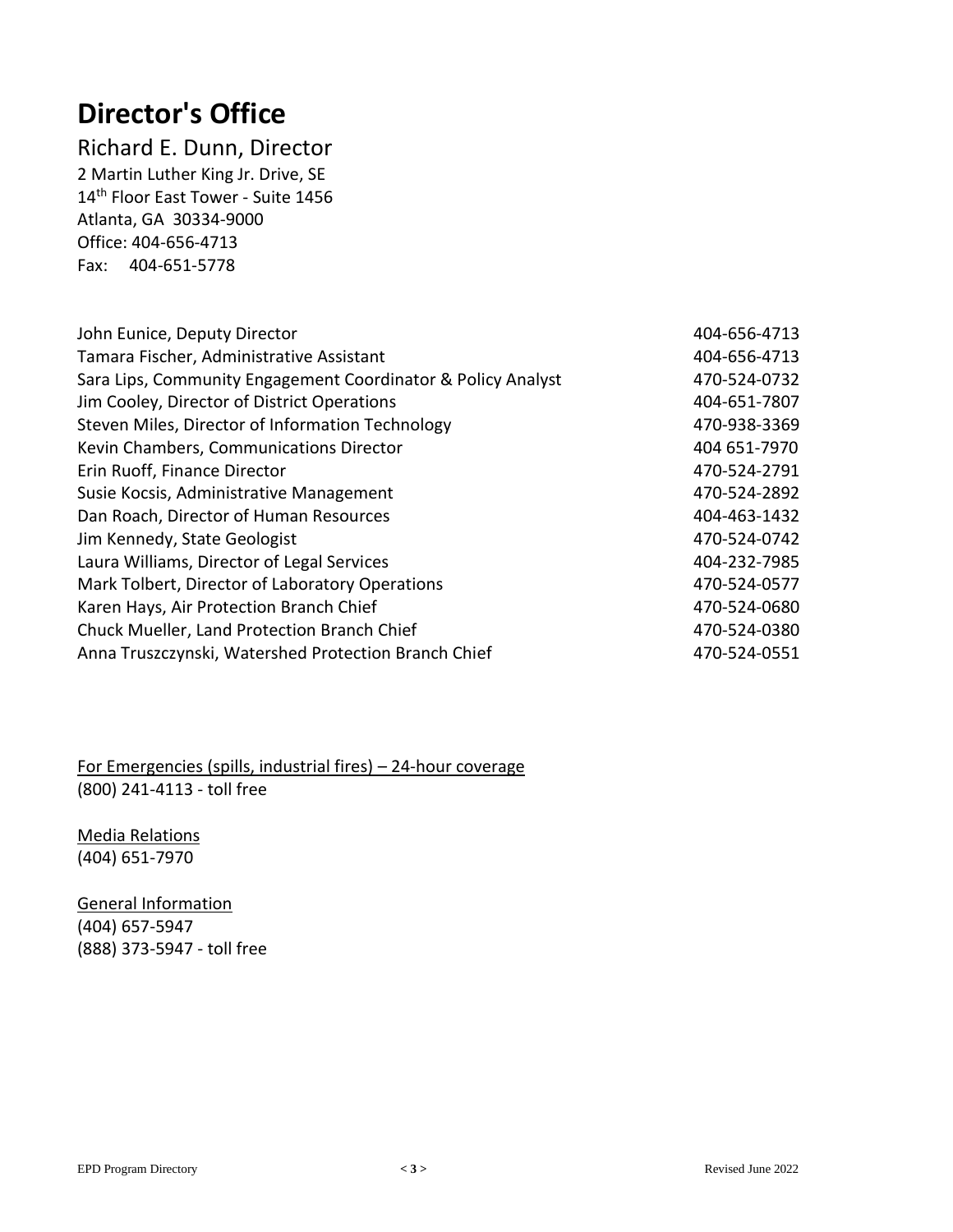#### **LABORATORY OPERATIONS**

**Mark Tolbert 470-524-0577 mark.tolbert@dnr.ga.gov EPD Lab Director**

| Laboratories                                                                        |
|-------------------------------------------------------------------------------------|
| Microbiology and Receiving Lab - (Mary Bowman                                       |
| 470-524-0709                                                                        |
| mary.bowman@dnr.ga.gov)                                                             |
| GC/MS - (Ralph Schulz 470-524-0684                                                  |
| ralph.schulz@dnr.ga.gov)                                                            |
| Inorganics - (Carmen Pyles, Acting Manager<br>470-524-0629 carmen.pyles@dnr.ga.gov) |
|                                                                                     |
| Metals - (Shene Jones 470-524-0544                                                  |
| shene.jones@dnr.ga.gov)                                                             |
| Organics - (Mary Bowman 470-524-0709                                                |
| mary.bowman@dnr.ga.gov)                                                             |
| Ralph Schulz 470-524-0684 ralph.schulz@dnr.ga.gov)                                  |
| Quality Assurance - (Jeff Moore, 470-524-0706                                       |
| jeffrey.moore@dnr.ga.gov)                                                           |
| Conduct chemical and microbiological tests to ensure                                |
| compliance with state and federal environmental laws                                |
| and rules.                                                                          |
|                                                                                     |
|                                                                                     |
|                                                                                     |
|                                                                                     |
|                                                                                     |
|                                                                                     |
|                                                                                     |
|                                                                                     |
|                                                                                     |
|                                                                                     |
|                                                                                     |
|                                                                                     |
|                                                                                     |
|                                                                                     |
|                                                                                     |
|                                                                                     |
|                                                                                     |
| 5804 Peachtree Corners East                                                         |
| Norcross, GA 30092-3403                                                             |
| Phone: (678) 248-7384                                                               |
| Fax: (678) 248-7389                                                                 |
| Althea Burnett, Admin Assistant                                                     |
| althea.burnett@dnr.ga.gov                                                           |
|                                                                                     |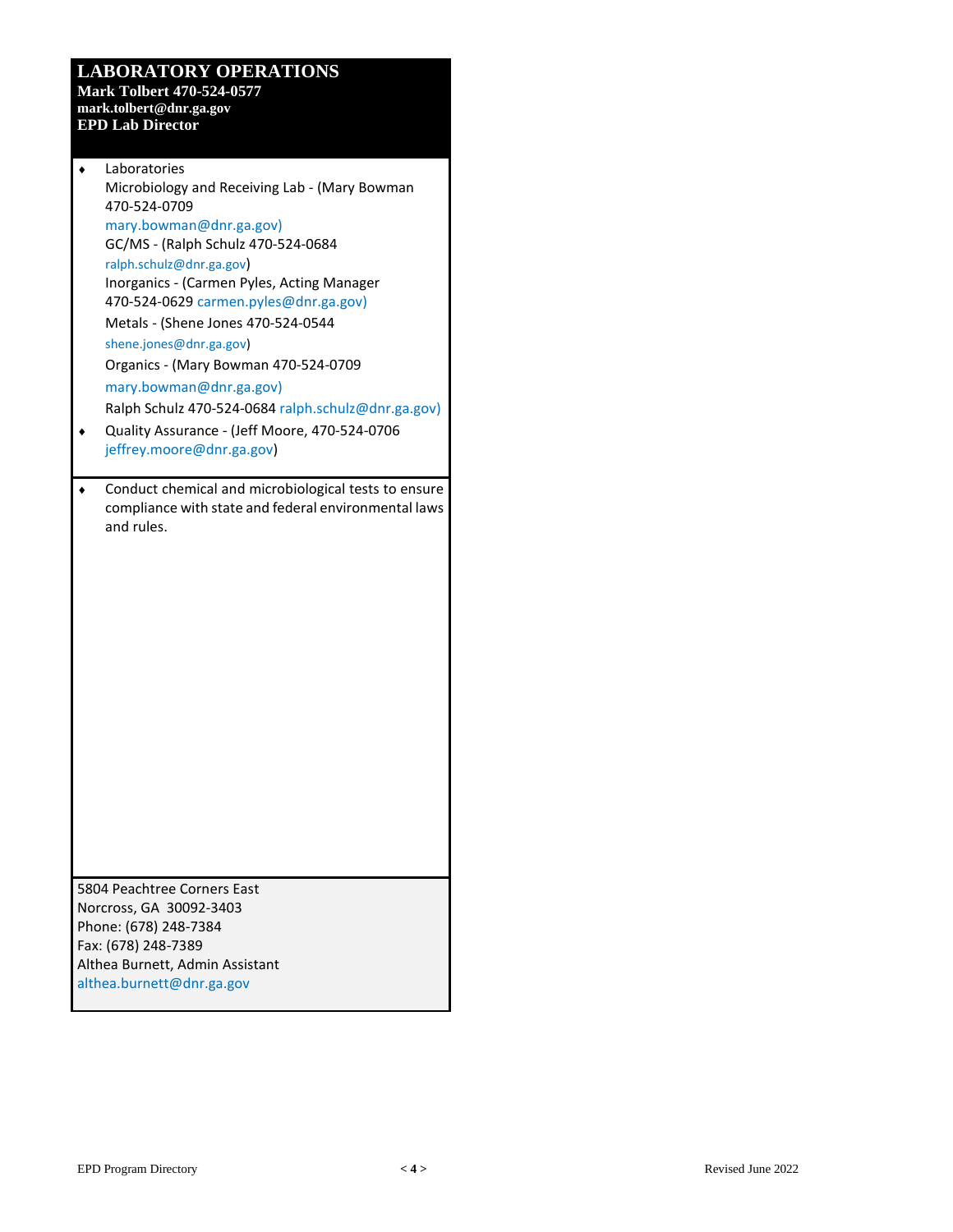## **Air Protection Branch**

#### **Branch Chief: Karen Hays,** karen.hays@dnr.ga.gov **470-524-0680**

**Assistant Branch Chief: Jim Boylan,** [james.boylan@dnr.ga.gov](mailto:james.boylan@dnr.ga.gov) **470-524-0697** Office Manager: Talina Zuegel**,** [talina.zuegel@dnr.ga.gov](mailto:talina.zuegel@dnr.ga.gov) **470-938-3359**

4244 International Parkway, Suite 120

Atlanta, GA 30354-3906

Phone: (404) 363-7000

| <b>AMBIENT MONITORING</b><br>DeAnna Oser 470-524-0541<br>deanna.oser@dnr.ga.gov<br>Program Manager                                                                                                                                                                                                                                                                                                                                                                                                                                                                             | <b>PLANNING &amp; SUPPORT</b><br><b>Steve Allison 470-938-3360</b><br>Steve.allison2@dnr.ga.gov<br><b>Program Manager</b>                                                                                                                                                                                                                                                                                                                                                                                                                                       | <b>MOBILE &amp; AREA SOURCES</b><br><b>Michael Odom 470-524-0535</b><br>michael.odom@dnr.ga.gov<br><b>Program Manager</b>                                                                                                                                                                                                                                                       |
|--------------------------------------------------------------------------------------------------------------------------------------------------------------------------------------------------------------------------------------------------------------------------------------------------------------------------------------------------------------------------------------------------------------------------------------------------------------------------------------------------------------------------------------------------------------------------------|-----------------------------------------------------------------------------------------------------------------------------------------------------------------------------------------------------------------------------------------------------------------------------------------------------------------------------------------------------------------------------------------------------------------------------------------------------------------------------------------------------------------------------------------------------------------|---------------------------------------------------------------------------------------------------------------------------------------------------------------------------------------------------------------------------------------------------------------------------------------------------------------------------------------------------------------------------------|
| Data Analysis Unit - (Janet Aldredge-<br>٠<br>Byars, janet.aldredge@dnr.ga.gov<br>470-938-3390)<br>Operations Unit - (Jaime Gore,<br>٠<br>Jaime.gore@dnr.ga.gov 470-524-<br>0495)<br>Meteorology Unit - (Bill Murphey,<br>٠<br>bill.murphey@dnr.ga.gov 470-322-<br>7095)<br>Quality Assurance Unit - (Farhana<br>٠<br>Yasmin, Farhana.yasmin@dnr.ga.gov<br>470-524-0653)<br>Operations Support Unit - (Lynsey<br>٠<br>Scarbrough,<br>lynsey.scarbrough@dnr.ga.gov 404-<br>783-1466)<br>Operations 2 Unit - (Ken Buckley,<br>٠<br>ken.buckley@dnr.ga.gov 470-524-<br>0673)      | ٠<br>Data and Modeling Unit - Byeong-<br>Uk Kim, byeong.kim@dnr.ga.gov<br>470-524-0734<br>Planning and Regulatory<br>٠<br>Development Unit - (Anne Aponte,<br>anne.aponte1@dnr.ga.gov 470-251-<br>2942)<br><b>Emissions and Control Strategies</b><br>٠<br>Unit - (Tamara Smith-Hayes,<br>tamara.hayes@dnr.ga.gov 470-524-<br>0274)                                                                                                                                                                                                                             | Vehicle Emissions Inspection/Maintenance<br>٠<br>Unit - (Pierre Sanon,<br>pierre.sanon@dnr.ga.gov 470-524-0738)<br>Compliance Unit - (Patrick Brand,<br>٠<br>patrick.brand@dnr.ga.gov 470-251-2534)<br>Officer Todd Binnion,<br>٠<br>todd.binnion@dnr.ga.gov_470-524-0727                                                                                                       |
| Conduct ambient monitoring for air<br>$\bullet$<br>toxics, volatile organic compounds<br>(VOCs), lead, ozone, sulfur dioxide,<br>carbon monoxide, nitrogen dioxide,<br>particulate matter, and<br>meteorological conditions<br>Measure levels of air pollutants<br>$\bullet$<br>throughout the state<br>Use data to determine compliance<br>$\bullet$<br>with ambient air quality standards<br>Use data to evaluate the need for<br>٠<br>special controls and to assist with<br>citizen inquiries<br>Air quality forecasting<br>$\bullet$<br>Office of the State Climatologist | $\bullet$<br>Develop state implementation plans<br>and air quality rules for attainment<br>of federal air quality standards<br>Develop emission control strategies<br>$\bullet$<br>for air quality attainment plans<br>Perform atmospheric photochemical<br>$\bullet$<br>grid modeling for air quality planning<br>and air dispersion modeling for<br>permit reviews<br>$\bullet$<br>Develop and maintain periodic<br>emission inventories for point<br>sources, area sources, fires<br>(prescribed and wildfires), and on-<br>road and non-road mobile sources | Implement enhanced vehicle emissions<br>$\bullet$<br>inspection and maintenance program<br>Ensure compliance with Stage I gasoline<br>$\bullet$<br>recovery and transport rules<br>Address NAAQS nonattainment area<br>$\bullet$<br>issues, including developing and<br>implementing mobile and area control<br>strategies<br>Provide criminal environmental law<br>enforcement |
| 4244 International Parkway<br>Suite 120<br>Atlanta, GA 30354-3906<br>Phone: (404) 363-7000<br>Fax: (404) 363-7100                                                                                                                                                                                                                                                                                                                                                                                                                                                              | 4244 International Parkway<br>4244 International Parkway<br>Suite 120<br>Suite 134<br>Atlanta, GA 30354-3906<br>Atlanta, GA 30354-3906<br>Phone: (404) 363-7000<br>Phone: (404) 363-7000<br>Fax: (404) 363-7100<br>Fax: (404) 362-2534                                                                                                                                                                                                                                                                                                                          |                                                                                                                                                                                                                                                                                                                                                                                 |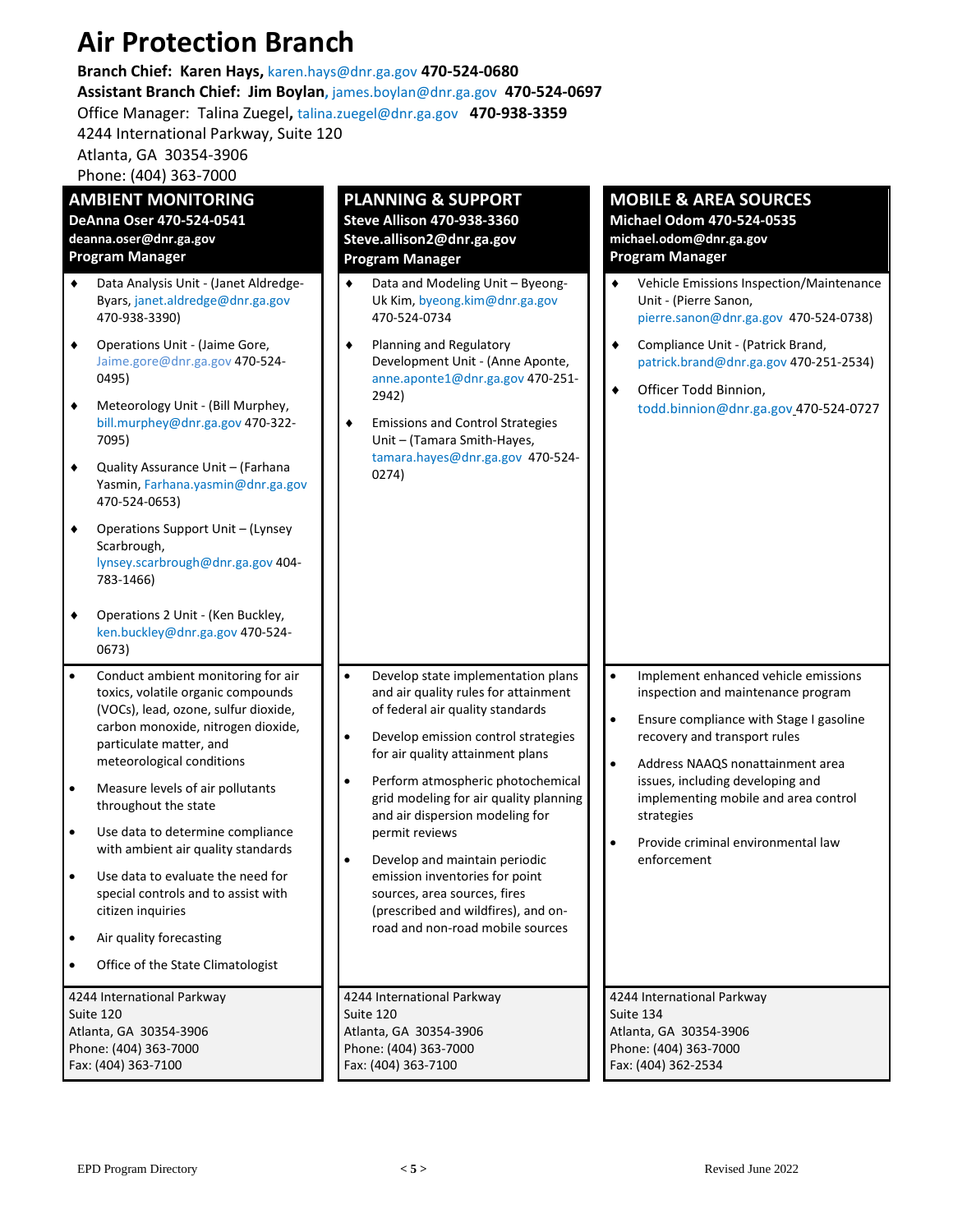## **Air Protection Branch (continued)**

| Branch Chief: Karen Hays, karen.hays@dnr.ga.gov 470-524-0680             |                                                                                                                                                                                                                                                                                                                                                                                                                                           |                                                                                                                                                                                                                                                                                                                                                                                                                                                                        |  |  |  |
|--------------------------------------------------------------------------|-------------------------------------------------------------------------------------------------------------------------------------------------------------------------------------------------------------------------------------------------------------------------------------------------------------------------------------------------------------------------------------------------------------------------------------------|------------------------------------------------------------------------------------------------------------------------------------------------------------------------------------------------------------------------------------------------------------------------------------------------------------------------------------------------------------------------------------------------------------------------------------------------------------------------|--|--|--|
| Assistant Branch Chief: Jim Boylan, james.boylan@dnr.ga.gov 470-524-0697 |                                                                                                                                                                                                                                                                                                                                                                                                                                           |                                                                                                                                                                                                                                                                                                                                                                                                                                                                        |  |  |  |
|                                                                          | Office Manager: Talina Zuegel, talina.zuegel@dnr.ga.gov 470-938-3359                                                                                                                                                                                                                                                                                                                                                                      |                                                                                                                                                                                                                                                                                                                                                                                                                                                                        |  |  |  |
|                                                                          | 4244 International Parkway, Suite 120                                                                                                                                                                                                                                                                                                                                                                                                     |                                                                                                                                                                                                                                                                                                                                                                                                                                                                        |  |  |  |
|                                                                          | Atlanta, GA 30354-3906                                                                                                                                                                                                                                                                                                                                                                                                                    |                                                                                                                                                                                                                                                                                                                                                                                                                                                                        |  |  |  |
|                                                                          | Phone: (404) 363-7000                                                                                                                                                                                                                                                                                                                                                                                                                     |                                                                                                                                                                                                                                                                                                                                                                                                                                                                        |  |  |  |
| ٠<br>٠<br>٠<br>٠                                                         | <b>STATIONARY SOURCE COMPLIANCE</b><br>Sean Taylor 470-938-3349<br>sean.taylor@dnr.ga.gov<br><b>Program Manager</b><br>Air Toxics Unit - (Vacant)<br>Chemical Minerals Unit - (Daniel Slade,<br>danel.slade@dnr.ga .gov 470-524-0548)<br>Volatile Organic Compound (VOC)/Combustion Unit<br>(Tammy Martiny, tammy.martiny@dnr.ga.gov 470-938-<br>3367)<br>Source Monitoring Unit - (Dan McCain,<br>daniel.mccain@dnr.ga.gov 470-938-3374) | <b>STATIONARY SOURCE PERMITTING</b><br>Stephen Damaske 404-363-7020<br>stephen.damaske@dnr.ga.gov<br><b>Program Manager</b><br>Chemical Permitting Unit - (Heather Brown,<br>heather.brown@dnr.ga.gov 470-524-0593)<br>Minerals Permitting Unit - (Hamid Yavari,<br>hamid.yavari@dnr.ga.gov 470-524-0739)<br>Nitrogen Oxides (NOx) Permitting Unit - (Vacant)<br>Volatile Organic Compound (VOC) Permitting Unit<br>(Jeng-Hon Su, jeng-hon.su@dnr.ga.gov 470-524-0662) |  |  |  |
| ٠                                                                        | Small Business Environmental Assistance Program<br>(Sherry Waldron, sherry.waldron@dnr.ga.gov 470-524-<br>0645)                                                                                                                                                                                                                                                                                                                           |                                                                                                                                                                                                                                                                                                                                                                                                                                                                        |  |  |  |
| $\bullet$                                                                | Conduct inspections of stationary sources of air<br>pollution (includes combustion, chemical, mineral and<br>VOC sources)                                                                                                                                                                                                                                                                                                                 | Review applications and issue air quality permits for new and<br>$\bullet$<br>modified industrial and other stationary sources of air pollution<br>Review applications and issue Title V air pollution permits and<br>$\bullet$                                                                                                                                                                                                                                        |  |  |  |
| $\bullet$                                                                | Enforce Air Quality Control Rules for combustion,<br>chemical, mineral, and VOC sources                                                                                                                                                                                                                                                                                                                                                   | Synthetic Minor source permits                                                                                                                                                                                                                                                                                                                                                                                                                                         |  |  |  |
| $\bullet$                                                                | Ensure that sources of air toxics are in compliance with<br>air toxics rules                                                                                                                                                                                                                                                                                                                                                              |                                                                                                                                                                                                                                                                                                                                                                                                                                                                        |  |  |  |
| $\bullet$                                                                | Respond to citizen complaints about air quality<br>problems                                                                                                                                                                                                                                                                                                                                                                               |                                                                                                                                                                                                                                                                                                                                                                                                                                                                        |  |  |  |
|                                                                          | Specify, approve, and audit stationary source emissions<br>monitoring and testing procedures and reports                                                                                                                                                                                                                                                                                                                                  |                                                                                                                                                                                                                                                                                                                                                                                                                                                                        |  |  |  |
| $\bullet$                                                                | Small Business assistance on air issues                                                                                                                                                                                                                                                                                                                                                                                                   |                                                                                                                                                                                                                                                                                                                                                                                                                                                                        |  |  |  |
| $\bullet$                                                                | Review Risk Management Plans and perform<br>inspections under Sec. 112(r) of the Clean Air Act (CAA)                                                                                                                                                                                                                                                                                                                                      |                                                                                                                                                                                                                                                                                                                                                                                                                                                                        |  |  |  |
|                                                                          |                                                                                                                                                                                                                                                                                                                                                                                                                                           | 4244 International Parkway                                                                                                                                                                                                                                                                                                                                                                                                                                             |  |  |  |
| 4244 International Parkway<br>Suite 120                                  |                                                                                                                                                                                                                                                                                                                                                                                                                                           | Suite 120                                                                                                                                                                                                                                                                                                                                                                                                                                                              |  |  |  |
| Atlanta, GA 30354-3906                                                   |                                                                                                                                                                                                                                                                                                                                                                                                                                           | Atlanta, GA 30354-3906                                                                                                                                                                                                                                                                                                                                                                                                                                                 |  |  |  |
| Phone: (404) 363-7000                                                    |                                                                                                                                                                                                                                                                                                                                                                                                                                           | Phone: (404) 363-7000                                                                                                                                                                                                                                                                                                                                                                                                                                                  |  |  |  |
| Fax: (404) 363-7100                                                      |                                                                                                                                                                                                                                                                                                                                                                                                                                           | Fax: (404) 363-7100                                                                                                                                                                                                                                                                                                                                                                                                                                                    |  |  |  |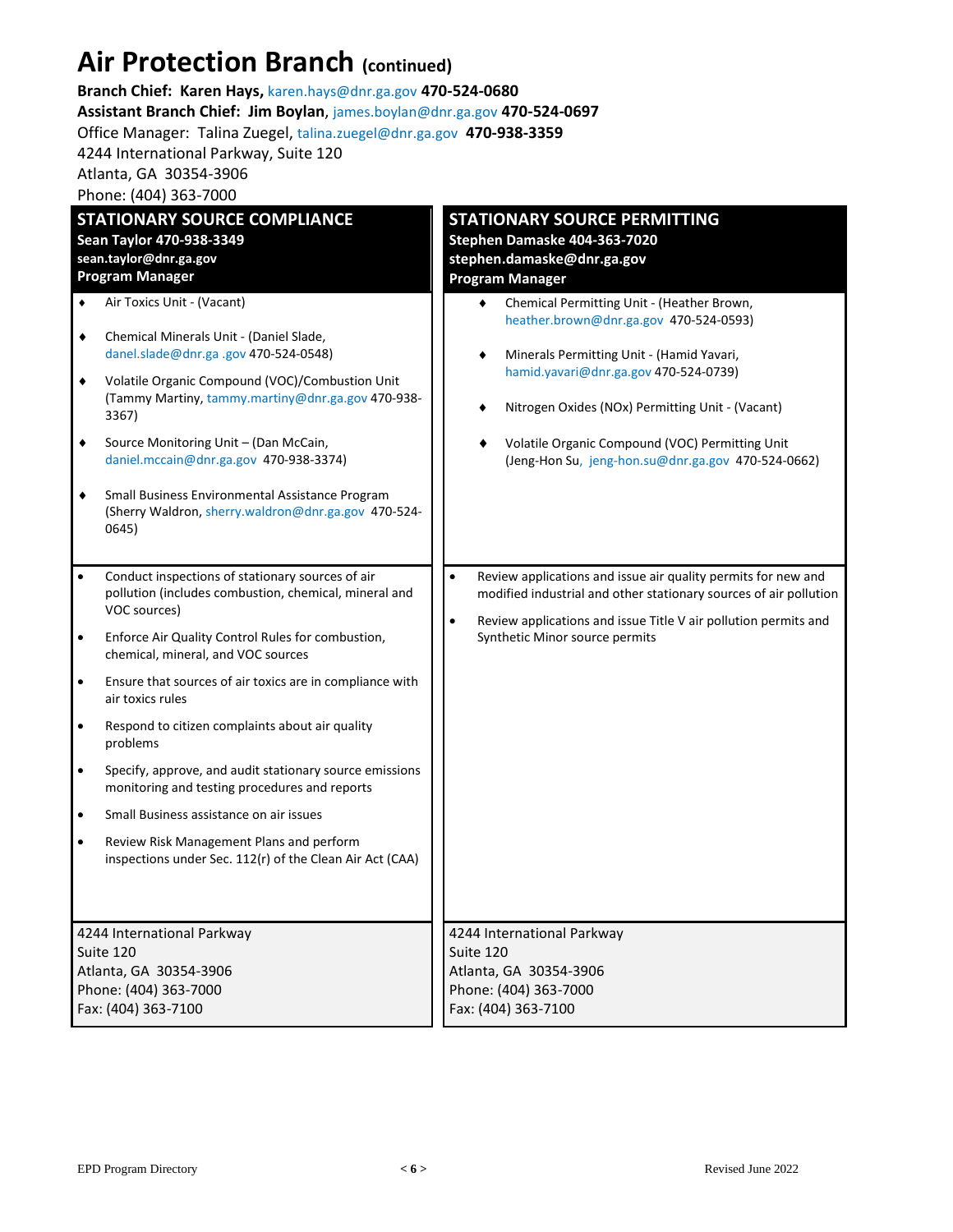## **Air Protection Branch (continued)**

**Branch Chief: Karen Hays,** karen.hays@dnr.ga.gov **470-524-0680 Assistant Branch Chief: Jim Boylan,** james.boylan@dnr.ga.gov **470-524-0697** Office Manager: Talina Zuegel, [talina.zuegel@dnr.ga.gov](mailto:talina.zuegel@dnr.ga.gov) **470-938-3359** 4244 International Parkway, Suite 120

Atlanta, GA 30354-3906 Phone: (404) 363-7000

| <b>RADIATION PROTECTION</b>                                                                                                                                                                                                                                                                                                                                                                                                                                                                                                                                                                                                                                                                     | <b>ADMINISTRATIVE PROGRAMS</b>                                                                                                                                                                                                                                                                                                                                                                                                                                                                                              |  |  |
|-------------------------------------------------------------------------------------------------------------------------------------------------------------------------------------------------------------------------------------------------------------------------------------------------------------------------------------------------------------------------------------------------------------------------------------------------------------------------------------------------------------------------------------------------------------------------------------------------------------------------------------------------------------------------------------------------|-----------------------------------------------------------------------------------------------------------------------------------------------------------------------------------------------------------------------------------------------------------------------------------------------------------------------------------------------------------------------------------------------------------------------------------------------------------------------------------------------------------------------------|--|--|
| Dave Matos 470-524-0690                                                                                                                                                                                                                                                                                                                                                                                                                                                                                                                                                                                                                                                                         | Jim Boylan 470-524-0697                                                                                                                                                                                                                                                                                                                                                                                                                                                                                                     |  |  |
| david.matos@dnr.ga.gov                                                                                                                                                                                                                                                                                                                                                                                                                                                                                                                                                                                                                                                                          | james.boylan@dnr.ga.gov                                                                                                                                                                                                                                                                                                                                                                                                                                                                                                     |  |  |
| <b>Program Manager</b>                                                                                                                                                                                                                                                                                                                                                                                                                                                                                                                                                                                                                                                                          | <b>Assistant Branch Chief</b>                                                                                                                                                                                                                                                                                                                                                                                                                                                                                               |  |  |
| Environmental Radiation - (Sean Hayes,<br>٠<br>Team Leader, sean.hayes@dnr.ga.gov 706-<br>726-5503)<br>Radioactive Materials - (Shatavia Walker,<br>٠<br>Program Manager,<br>shatavia.walker@dnr.ga.gov, 470-989-5673)                                                                                                                                                                                                                                                                                                                                                                                                                                                                          | Administrative Unit - (Talina Zuegel - Office<br>٠<br>Manager, talina.zuegel@dnr.ga.gov<br>470-938-3359)                                                                                                                                                                                                                                                                                                                                                                                                                    |  |  |
| Act as primary state responder to incidents<br>at nuclear power plants<br>Oversee remedial actions involving<br>radioactive materials<br>Maintain environmental radiation<br>monitoring networks around commercial<br>and defense nuclear facilities in or<br>bordering Georgia<br>Regulate the concentration, storage, and<br>disposal of radioactive waste materials<br>License and inspect users of radioactive<br>٠<br>materials<br>Administer the Radiation Control Act<br>Regulate the use of radioactive materials<br>other than at nuclear reactors<br>Act as primary state responder for incidents<br>involving radioactive materials and radiation<br>exposure at licensed facilities | $\bullet$<br>Maintains office services by organizing office<br>operations and developing office procedures<br>(SOP)<br>Manages Branch wide recruitment, hiring and<br>training of administrative staff<br>Manages mail services<br>Manages file room and retention<br>$\bullet$<br>Manages surplus and equipment inventory<br>$\bullet$<br>Order office supplies and office equipment<br><b>Facility Maintenance</b><br>$\bullet$<br>Implement public participation plans<br>$\bullet$<br>Manages branch fleet<br>$\bullet$ |  |  |
| 4244 International Parkway                                                                                                                                                                                                                                                                                                                                                                                                                                                                                                                                                                                                                                                                      | 4244 International Parkway                                                                                                                                                                                                                                                                                                                                                                                                                                                                                                  |  |  |
| Suite 120                                                                                                                                                                                                                                                                                                                                                                                                                                                                                                                                                                                                                                                                                       | Suite 120                                                                                                                                                                                                                                                                                                                                                                                                                                                                                                                   |  |  |
| Atlanta, GA 30354-3906                                                                                                                                                                                                                                                                                                                                                                                                                                                                                                                                                                                                                                                                          | Atlanta, GA 30354-3906                                                                                                                                                                                                                                                                                                                                                                                                                                                                                                      |  |  |
| Phone: (404) 362-2675                                                                                                                                                                                                                                                                                                                                                                                                                                                                                                                                                                                                                                                                           | Phone: (404) 363-7000                                                                                                                                                                                                                                                                                                                                                                                                                                                                                                       |  |  |
| Fax: (404) 363-7100                                                                                                                                                                                                                                                                                                                                                                                                                                                                                                                                                                                                                                                                             | Fax: (404) 363-7100                                                                                                                                                                                                                                                                                                                                                                                                                                                                                                         |  |  |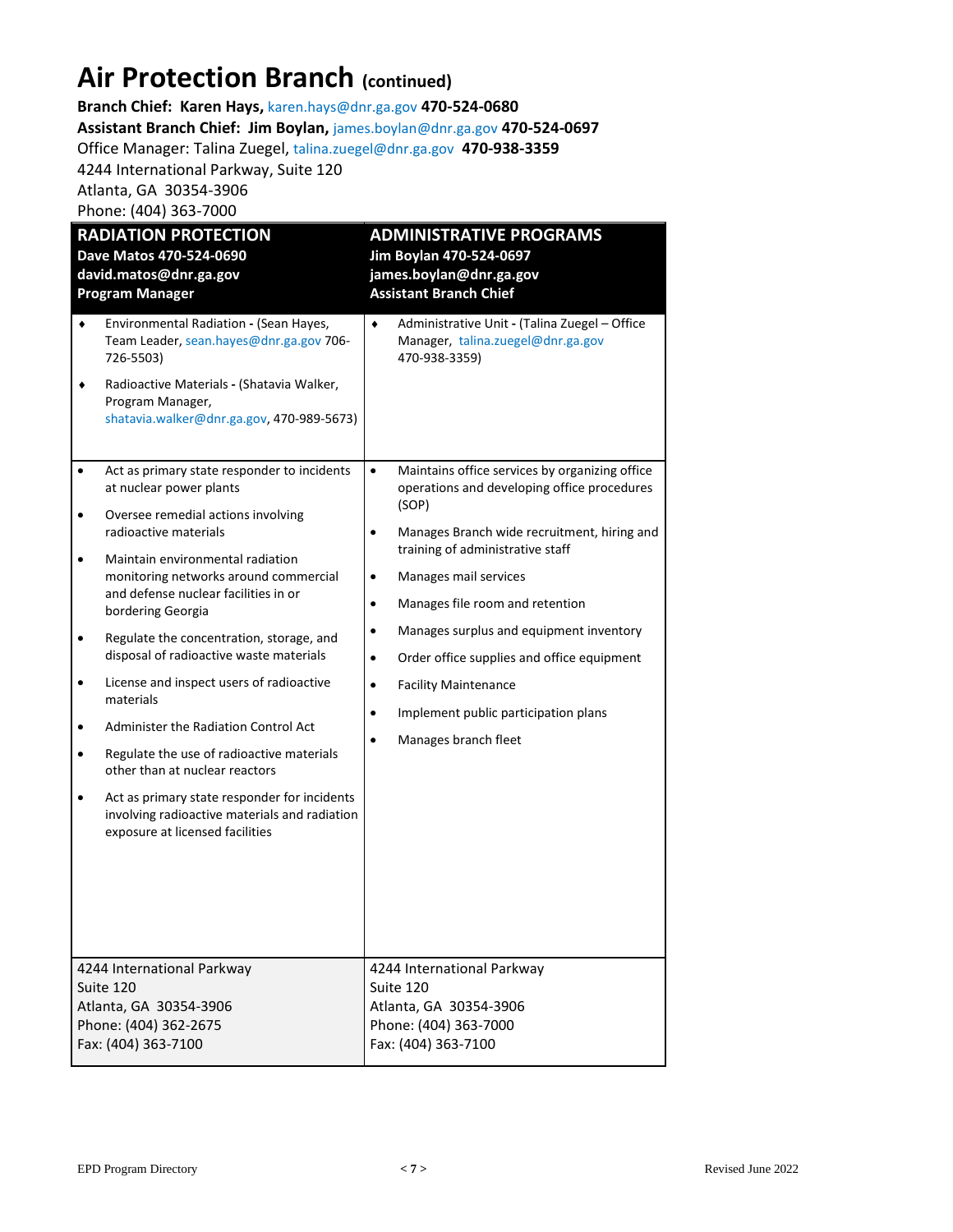## **Land Protection Branch Floyd Tower Offices (continued)**

| LATIM I TULULIUIT DI ATIUIT TIUYM TUWUT UTIILUJ (CONNINGO)<br>Branch Chief: Chuck Mueller, chuck.mueller@dnr.ga.gov 470-524-0380<br>Assistant Branch Chief: Sarah Visser, sarah.visser@dnr.ga.gov 470-251-4818<br>Office Manager: Jassica Speer-Cater, jassica.speer-cater@dnr.ga.gov 470-938-3352<br>2 Martin Luther King Jr. Drive, SE Suite 1054 East Floyd Tower<br>Atlanta, GA 30334-9000<br>Phone: (404) 657-8600                                                                                                                                                                                                                                                                                                                                                                                                                                                                                                                                                                                                                                                                                                                                                                                                                                                                                                                             |                                                                                                                                                                                                                                                                                                                                                                                                                                                                                      |  |
|-----------------------------------------------------------------------------------------------------------------------------------------------------------------------------------------------------------------------------------------------------------------------------------------------------------------------------------------------------------------------------------------------------------------------------------------------------------------------------------------------------------------------------------------------------------------------------------------------------------------------------------------------------------------------------------------------------------------------------------------------------------------------------------------------------------------------------------------------------------------------------------------------------------------------------------------------------------------------------------------------------------------------------------------------------------------------------------------------------------------------------------------------------------------------------------------------------------------------------------------------------------------------------------------------------------------------------------------------------|--------------------------------------------------------------------------------------------------------------------------------------------------------------------------------------------------------------------------------------------------------------------------------------------------------------------------------------------------------------------------------------------------------------------------------------------------------------------------------------|--|
| <b>HAZARDOUS WASTE MANAGEMENT</b><br><b>Holly Nelson 470-604-9530</b><br>Holly.nelson1@dnr.ga.gov<br>Program Manager                                                                                                                                                                                                                                                                                                                                                                                                                                                                                                                                                                                                                                                                                                                                                                                                                                                                                                                                                                                                                                                                                                                                                                                                                                | <b>ADMINISTRATIVE SUPPORT</b>                                                                                                                                                                                                                                                                                                                                                                                                                                                        |  |
| Generators Unit - (Sharon Priyadarshini,<br>٠<br>sharon.priyadarshini@dnr.ga.gov 470-524-0687)<br>Department of Defense Unit - (Kim Hembree,<br>$\blacklozenge$<br>kim.hembree@dnr.ga.gov 470-524-0501)<br>Treatment & Storage Unit - (Emilea Dukes<br>٠<br>emilea.dukes@dnr.ga.gov 470-524-4740)<br>Conduct Resource Conservation and Recovery Act (RCRA)<br>compliance monitoring and enforcement at the following:<br>Hazardous waste generators, hazardous waste<br>$\bullet$<br>transporters, universal waste facilities, marketers of<br>hazardous waste fuel, and used oil transporters and<br>facilities; and<br>Permitted treatment, storage, and disposal facilities<br>(TSDFs), such as commercial TSDFs, and Department<br>of Defense TSDFs.<br>RCRA permitting at hazardous waste TSDFs, including<br>$\bullet$<br>commercial TSDFs, and Department of Defense TSDFs<br>Oversee the investigation and remediation of hazardous<br>$\bullet$<br>constituent releases to soil, groundwater, sediment, and<br>surface water, at hazardous waste facilities regulated<br>under the Georgia Hazardous Waste Management Act<br>Oversee the investigation and remediation of National<br>Priorities List sites<br>Investigate citizen complaints and provide technical<br>$\bullet$<br>assistance regarding the management of hazardous waste | Office Manager (Jassica Speer-Cater, jassica.speer-<br>٠<br>cater@dnr.ga.gov 470-938-3352)<br>$\bullet$<br>Manages office services by organizing office operations and<br>developing office procedures (SOP)<br>$\bullet$<br>Manages Branch wide recruitment, hiring and training of<br>administrative staff<br>$\bullet$<br>Manages surplus and equipment inventory<br>Order office supplies and office equipment<br>$\bullet$<br>$\bullet$<br>Implement public participation plans |  |
| 2 Martin Luther King Jr. Drive<br>Suite 1054 East<br>Atlanta, GA 30334-9000<br>Phone: (404) 657-8600<br>Fax: (404) 651-9425                                                                                                                                                                                                                                                                                                                                                                                                                                                                                                                                                                                                                                                                                                                                                                                                                                                                                                                                                                                                                                                                                                                                                                                                                         | 2 Martin Luther King Jr. Drive<br>Suite 1054 East<br>Atlanta, GA 30334-9000<br>Phone: (404) 657-8600<br>Fax: (404) 651-9425                                                                                                                                                                                                                                                                                                                                                          |  |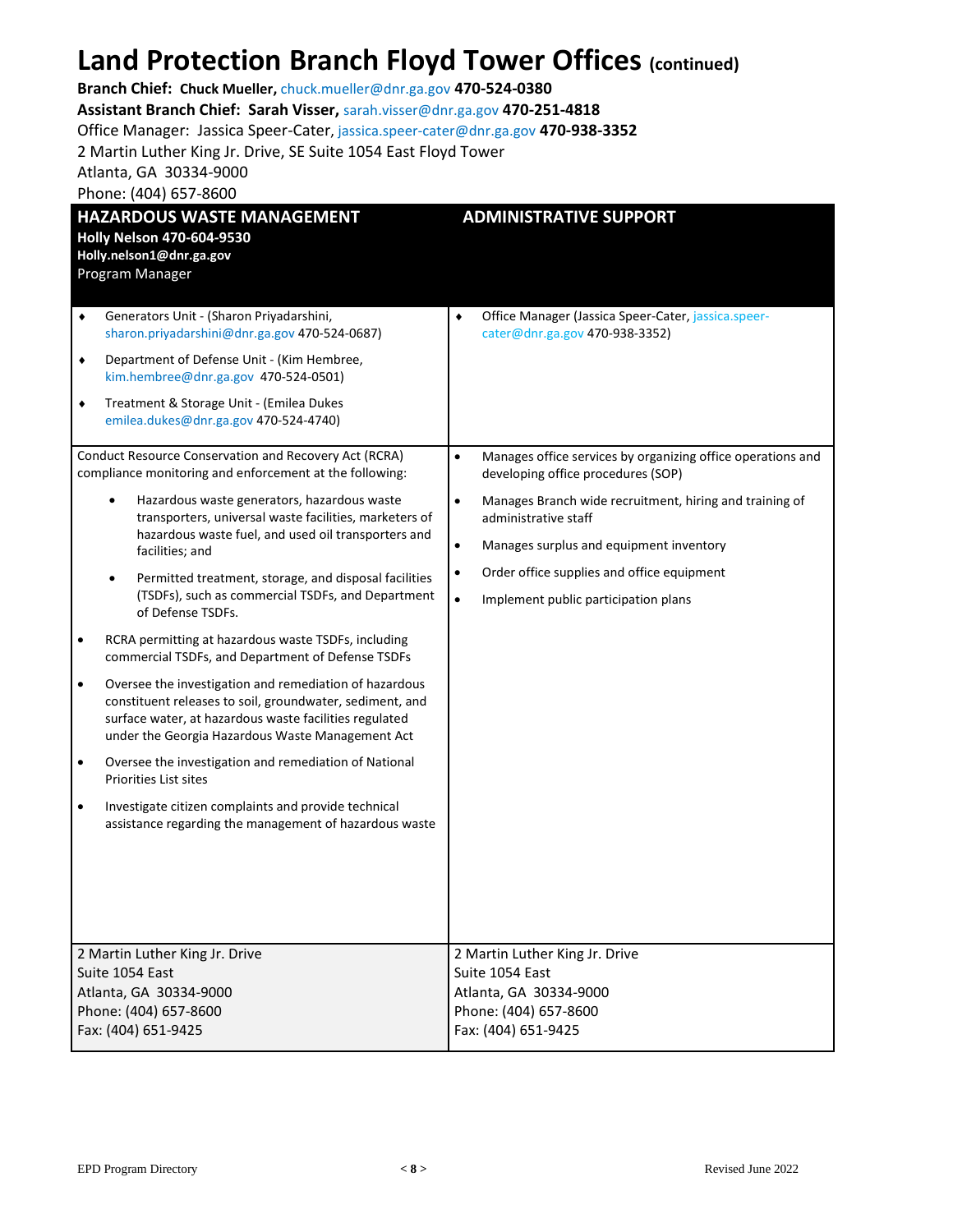## **Land Protection Branch Floyd Tower Offices (continued)**

**Branch Chief: Chuck Mueller,** chuck.mueller@dnr.ga.gov **470-524-0380 Assistant Branch Chief: Sarah Visser,** sarah.visser@dnr.ga.gov **470-251-4818** Office Manager: Jassica Speer-Cater[, jassica.speer-cater@dnr.ga.gov](mailto:jassica.speer-cater@dnr.ga.gov) **470-938-3352** 2 Martin Luther King Jr. Drive, SE Suite 1054 East Floyd Tower Atlanta, GA 30334-9000 Phone: (404) 657-8600

| <b>RISK ASSESSMENT UNIT</b><br>Risk Assessment Unit - (Amy Potter,<br>٠<br>amy.potter@dnr.ga.gov<br>470-524-0565)                                                                                                                                                                                                                                                                                                                                                                                                                                                                                                       | <b>HAZARDOUS WASTE</b><br><b>CORRECTIVE ACTION</b><br>Jim McNamara 470-938-3389<br>jim.mcnamara@dnr.ga.gov<br><b>Program Manager</b><br>Remedial Sites Unit 1 - (John Sayer,<br>٠<br>john.sayer@dnr.ga.gov 470-251-2592)<br>Remedial Sites Unit 2 - (John Fonk,<br>$\blacklozenge$<br>john.fonk@dnr.ga.gov 470-604-9627)<br>Remedial Sites Unit 3 - (Jim Sliwinski,<br>$\bullet$<br>jim.sliwinski@dnr.ga.gov 470-524-<br>0587) | <b>RESPONSE &amp; REMEDIATION</b><br>Jason Metzger 470-524-0513<br>jason.metzger@dnr.ga.gov<br><b>Program Manager</b><br>Response Development Unit 1 - (David<br>$\blacklozenge$<br>Brownlee, david.brownlee@dnr.ga.gov<br>470-524-0594)<br>Response Development Unit 2 - (Kevin<br>$\blacklozenge$<br>Collins, kevin.collins@dnr.ga.gov 470-<br>524-0647)<br>Voluntary Remediation Unit - (Susan<br>٠<br>Kibler, susan.kibler@dnr.ga.gov 470-<br>524-0572)<br>Brownfield Unit - (Shannon Ridley,<br>shannon.ridley@dnr.ga.gov 470-604-                                                                                                                                                                                                                                                                                                                                                                                                                                                                                                                                                |
|-------------------------------------------------------------------------------------------------------------------------------------------------------------------------------------------------------------------------------------------------------------------------------------------------------------------------------------------------------------------------------------------------------------------------------------------------------------------------------------------------------------------------------------------------------------------------------------------------------------------------|--------------------------------------------------------------------------------------------------------------------------------------------------------------------------------------------------------------------------------------------------------------------------------------------------------------------------------------------------------------------------------------------------------------------------------|----------------------------------------------------------------------------------------------------------------------------------------------------------------------------------------------------------------------------------------------------------------------------------------------------------------------------------------------------------------------------------------------------------------------------------------------------------------------------------------------------------------------------------------------------------------------------------------------------------------------------------------------------------------------------------------------------------------------------------------------------------------------------------------------------------------------------------------------------------------------------------------------------------------------------------------------------------------------------------------------------------------------------------------------------------------------------------------|
| Assess and interpret health risks or<br>٠<br>hazards to human and ecological<br>receptors under various exposure<br>scenarios<br>Support programs and other branches<br>٠<br>in the development of toxicity<br>guidelines and risk assessment<br>guidance documents<br>Review project-specific approaches<br>٠<br>for assessing human and ecological<br>impacts including sampling and<br>analysis plans and statistical<br>evaluations<br>Utilize appropriate human and<br>٠<br>ecological risk assessment algorithms,<br>models, and other risk assessments<br>tools to derive acceptable risk-based<br>cleanup goals | Post-closure permitting, compliance<br>$\bullet$<br>monitoring, and enforcement at closed<br>hazardous waste land disposal facilities<br>Review cleanups for privately-<br>$\blacklozenge$<br>owned/operated National Priorities List<br>sites<br>Perform risk assessments for both<br>٠<br>human health and ecological impacts<br>Review delisting petitions<br>$\bullet$                                                     | 9456)<br>Publish the Hazardous Site Inventory (HSI)<br>$\bullet$<br>Oversee contaminated sites being investigated<br>$\bullet$<br>and cleaned up by responsible parties<br>Oversee voluntary investigation and cleanup<br>$\bullet$<br>conducted under the Georgia Brownfield Act<br>or the Voluntary Remediation Program Act.<br>Require notification for releases of hazardous<br>$\bullet$<br>substances<br>Clean up sites using Hazardous Waste Trust<br>$\bullet$<br>Fund when responsible parties are unwilling or<br>unable<br>$\bullet$<br>Pursue enforcement action/cost recovery<br>against uncooperative responsible parties<br>$\bullet$<br>Fund state and local government costs<br>associated with investigating and cleaning up<br>solid waste handling facilities<br>$\bullet$<br>Conduct preliminary assessments and site<br>evaluations for the federal Superfund program<br>Issue limitation of liability certificates for<br>$\bullet$<br>brownfield properties<br>Review and certify brownfield cleanup costs<br>$\bullet$<br>eligible for property tax abatement |
| 2 Martin Luther King Jr. Drive<br>Suite 1054 East<br>Atlanta, GA 30334-9000<br>Phone: (404) 657-8600<br>Fax: (404) 651-9425                                                                                                                                                                                                                                                                                                                                                                                                                                                                                             | 2 Martin Luther King Jr. Drive<br>Suite 1054 East<br>Atlanta, GA 30334-9000<br>Phone: (404) 657-8600<br>Fax: (404) 651-9425                                                                                                                                                                                                                                                                                                    | 2 Martin Luther King Jr. Drive<br>Suite 1054 East<br>Atlanta, GA 30334-9000<br>Phone: (404) 657-8600<br>Fax: (404) 651-9425                                                                                                                                                                                                                                                                                                                                                                                                                                                                                                                                                                                                                                                                                                                                                                                                                                                                                                                                                            |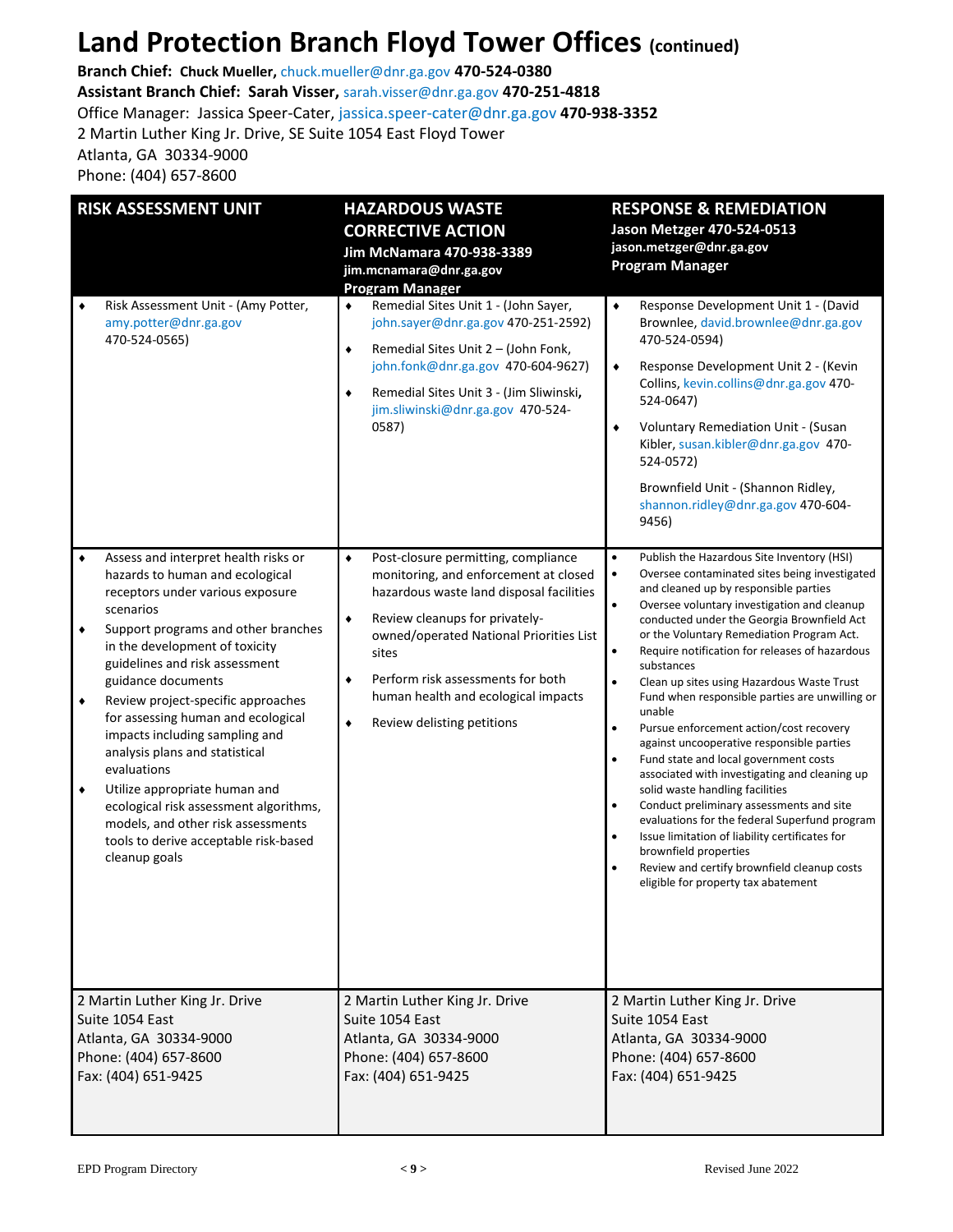## **Land Protection Branch – Tradeport Offices**

**Branch Chief: Chuck Mueller,** chuck.mueller@dnr.ga.gov **470-524-0380**

**Assistant Branch Chief: Sarah Visser,** sarah.visser@dnr.ga.gov **470-251-4818**

Office Manager: April Skinner, april.skinner@dnr.ga.gov, **470-898-3889**

4244 International Parkway, Suite 104

Atlanta, GA 30354-3906

Phone: (404) 362-2537

| <b>SOLID WASTE MANAGEMENT</b>                                                                                                                            |                                                                                                                                                                                                                                                                                                                                                                                                                                                                                                                                                                                                                                                                                                                                                                                                                                                                                                                                                                                                                                                                                                                                                                                                                                                                                                   | UNDERGROUND STORAGE TANK MANAGEMENT                                                                  |                                                                                                                                                                                                                                                                                                                                                                                                                                                                                                                                                                                                                                                                                                                                                                                                                                                                                                                                                                                       |  |
|----------------------------------------------------------------------------------------------------------------------------------------------------------|---------------------------------------------------------------------------------------------------------------------------------------------------------------------------------------------------------------------------------------------------------------------------------------------------------------------------------------------------------------------------------------------------------------------------------------------------------------------------------------------------------------------------------------------------------------------------------------------------------------------------------------------------------------------------------------------------------------------------------------------------------------------------------------------------------------------------------------------------------------------------------------------------------------------------------------------------------------------------------------------------------------------------------------------------------------------------------------------------------------------------------------------------------------------------------------------------------------------------------------------------------------------------------------------------|------------------------------------------------------------------------------------------------------|---------------------------------------------------------------------------------------------------------------------------------------------------------------------------------------------------------------------------------------------------------------------------------------------------------------------------------------------------------------------------------------------------------------------------------------------------------------------------------------------------------------------------------------------------------------------------------------------------------------------------------------------------------------------------------------------------------------------------------------------------------------------------------------------------------------------------------------------------------------------------------------------------------------------------------------------------------------------------------------|--|
| <b>William Cook 470-251-2715</b>                                                                                                                         |                                                                                                                                                                                                                                                                                                                                                                                                                                                                                                                                                                                                                                                                                                                                                                                                                                                                                                                                                                                                                                                                                                                                                                                                                                                                                                   | <b>Jay Kemberling 470-251-4025</b>                                                                   |                                                                                                                                                                                                                                                                                                                                                                                                                                                                                                                                                                                                                                                                                                                                                                                                                                                                                                                                                                                       |  |
| william.cook@dnr.ga.gov                                                                                                                                  |                                                                                                                                                                                                                                                                                                                                                                                                                                                                                                                                                                                                                                                                                                                                                                                                                                                                                                                                                                                                                                                                                                                                                                                                                                                                                                   | jay.kemberling@dnr.ga.gov                                                                            |                                                                                                                                                                                                                                                                                                                                                                                                                                                                                                                                                                                                                                                                                                                                                                                                                                                                                                                                                                                       |  |
|                                                                                                                                                          | <b>Program Manager</b>                                                                                                                                                                                                                                                                                                                                                                                                                                                                                                                                                                                                                                                                                                                                                                                                                                                                                                                                                                                                                                                                                                                                                                                                                                                                            |                                                                                                      | <b>Program Manager</b>                                                                                                                                                                                                                                                                                                                                                                                                                                                                                                                                                                                                                                                                                                                                                                                                                                                                                                                                                                |  |
| ٠<br>$\blacklozenge$<br>٠<br>$\blacklozenge$<br>٠                                                                                                        | Solid Waste Permitting Unit - (Keith Stevens,<br>keith.stevens@dnr.ga.gov 470-251-2515)<br>Surface Mining Unit - (Jamie Lancaster,<br>jamie.lancaster1@dnr.ga.gov 470-251-2589)<br>Environmental Monitoring - (Beverly Tipton,<br>beverly.tipton@dnr.ga.gov 470-524-5790<br>Recovered Materials (RM) - (Lena Chambless,<br>lena.chambless@dnr.ga.gov 470-251-8097)<br>Tire Management (TM) - (Tim Gilliland,<br>timothy.gilliland@dnr.ga.gov 470-251-4583)                                                                                                                                                                                                                                                                                                                                                                                                                                                                                                                                                                                                                                                                                                                                                                                                                                        | $\bullet$<br>$\bullet$<br>٠<br>٠                                                                     | Corrective Action Unit I - (Upendra Giri,<br>upenda.giri@dnr.ga.gpv 470-604-9364)<br>Corrective Action Unit II - (Ashley Besaw,<br>Ashley.besaw@dnr.ga.gov 470-604-9503)<br>Regulatory Compliance I - (Shaheer Muhanna,<br>shaheer.muhanna@dnr.ga.gov 470-524-0562)<br>Regulatory Compliance II - (Michael Hester,<br>michael.hester@dnr.ga.gov 470-604-9573)<br>Enforcement Unit - (Vacant)                                                                                                                                                                                                                                                                                                                                                                                                                                                                                                                                                                                          |  |
| $\bullet$<br>$\bullet$<br>$\bullet$<br>$\bullet$<br>$\bullet$<br>$\bullet$<br>$\bullet$<br>$\bullet$<br>$\bullet$<br>$\bullet$<br>$\bullet$<br>$\bullet$ | Review applications and plans for solid waste handling<br>facilities (including landfills, incinerators, materials recovery<br>facilities, compost facilities) and issue permits for solid<br>waste handling facilities<br>Conduct compliance inspections for industrial solid waste<br>facilities<br>Coordinate Landfill Operator Certification Program<br>Review applications, approve surface mining land use plans<br>and issue surface mining permits<br>Review and approve bonding requirements for surface<br>mining operations and ensure reclamation of completed<br>mining operations<br>Review remediation plans and analyses of ground water,<br>surface water and methane monitoring at solid waste<br>handling facilities<br>Review site suitability reports for solid waste handling<br>facilities<br>Review corrective action plans for ground water and<br>methane compliance violations<br>Issue generator identification numbers, carrier permits, and<br>processor approvals for scrap tire handlers<br>Use state contractors and grants to clean up scrap tire piles<br>Assist local communities with solid waste planning and<br>education<br>Issue scrap tire clean up and education / enforcement<br>grants to local governments<br>Administer the Solid Waste Trust Fund | $\bullet$<br>$\bullet$<br>$\bullet$<br>$\bullet$<br>$\bullet$<br>$\bullet$<br>$\bullet$<br>$\bullet$ | Conduct compliance inspections and enforcement of<br>regulations for installation, operation, closure, and clean- up of<br>petroleum and hazardous substance underground storage tank<br>(UST) systems<br>Enforce spill, overfill, and corrosion protection requirements<br>Ensure compliance with Stage I and II gasoline vapor recovery<br>rules at gasoline filling stations<br>Ensure annual registrations of operating UST systems<br>Review and approve UST closure reports and corrective action<br>plans<br>Provide corrective action contractors for cleanup of eligible<br><b>UST facilities</b><br>Administer the Georgia Underground Storage Tank and<br>Leaking Underground Storage Tank Trust Funds<br>Responsible for compliance monitoring and inspections at all<br>USTs located in the 13 county Metro Atlanta air non-<br>attainment area. Inspections include evaluations of compliance<br>with both the underground storage tank rules and air quality<br>rules. |  |
|                                                                                                                                                          | 4244 International Parkway                                                                                                                                                                                                                                                                                                                                                                                                                                                                                                                                                                                                                                                                                                                                                                                                                                                                                                                                                                                                                                                                                                                                                                                                                                                                        | 4244 International Parkway                                                                           |                                                                                                                                                                                                                                                                                                                                                                                                                                                                                                                                                                                                                                                                                                                                                                                                                                                                                                                                                                                       |  |
|                                                                                                                                                          | Suite 104                                                                                                                                                                                                                                                                                                                                                                                                                                                                                                                                                                                                                                                                                                                                                                                                                                                                                                                                                                                                                                                                                                                                                                                                                                                                                         | Suite 104                                                                                            |                                                                                                                                                                                                                                                                                                                                                                                                                                                                                                                                                                                                                                                                                                                                                                                                                                                                                                                                                                                       |  |
| Atlanta, GA 30354-3906                                                                                                                                   |                                                                                                                                                                                                                                                                                                                                                                                                                                                                                                                                                                                                                                                                                                                                                                                                                                                                                                                                                                                                                                                                                                                                                                                                                                                                                                   | Atlanta, GA 30354-3906                                                                               |                                                                                                                                                                                                                                                                                                                                                                                                                                                                                                                                                                                                                                                                                                                                                                                                                                                                                                                                                                                       |  |
| Phone: (404) 362-2537                                                                                                                                    |                                                                                                                                                                                                                                                                                                                                                                                                                                                                                                                                                                                                                                                                                                                                                                                                                                                                                                                                                                                                                                                                                                                                                                                                                                                                                                   | Phone: (404) 362-2537                                                                                |                                                                                                                                                                                                                                                                                                                                                                                                                                                                                                                                                                                                                                                                                                                                                                                                                                                                                                                                                                                       |  |
| Fax: (404) 362-2693                                                                                                                                      |                                                                                                                                                                                                                                                                                                                                                                                                                                                                                                                                                                                                                                                                                                                                                                                                                                                                                                                                                                                                                                                                                                                                                                                                                                                                                                   | Fax: (404) 362-2654                                                                                  |                                                                                                                                                                                                                                                                                                                                                                                                                                                                                                                                                                                                                                                                                                                                                                                                                                                                                                                                                                                       |  |
|                                                                                                                                                          |                                                                                                                                                                                                                                                                                                                                                                                                                                                                                                                                                                                                                                                                                                                                                                                                                                                                                                                                                                                                                                                                                                                                                                                                                                                                                                   |                                                                                                      |                                                                                                                                                                                                                                                                                                                                                                                                                                                                                                                                                                                                                                                                                                                                                                                                                                                                                                                                                                                       |  |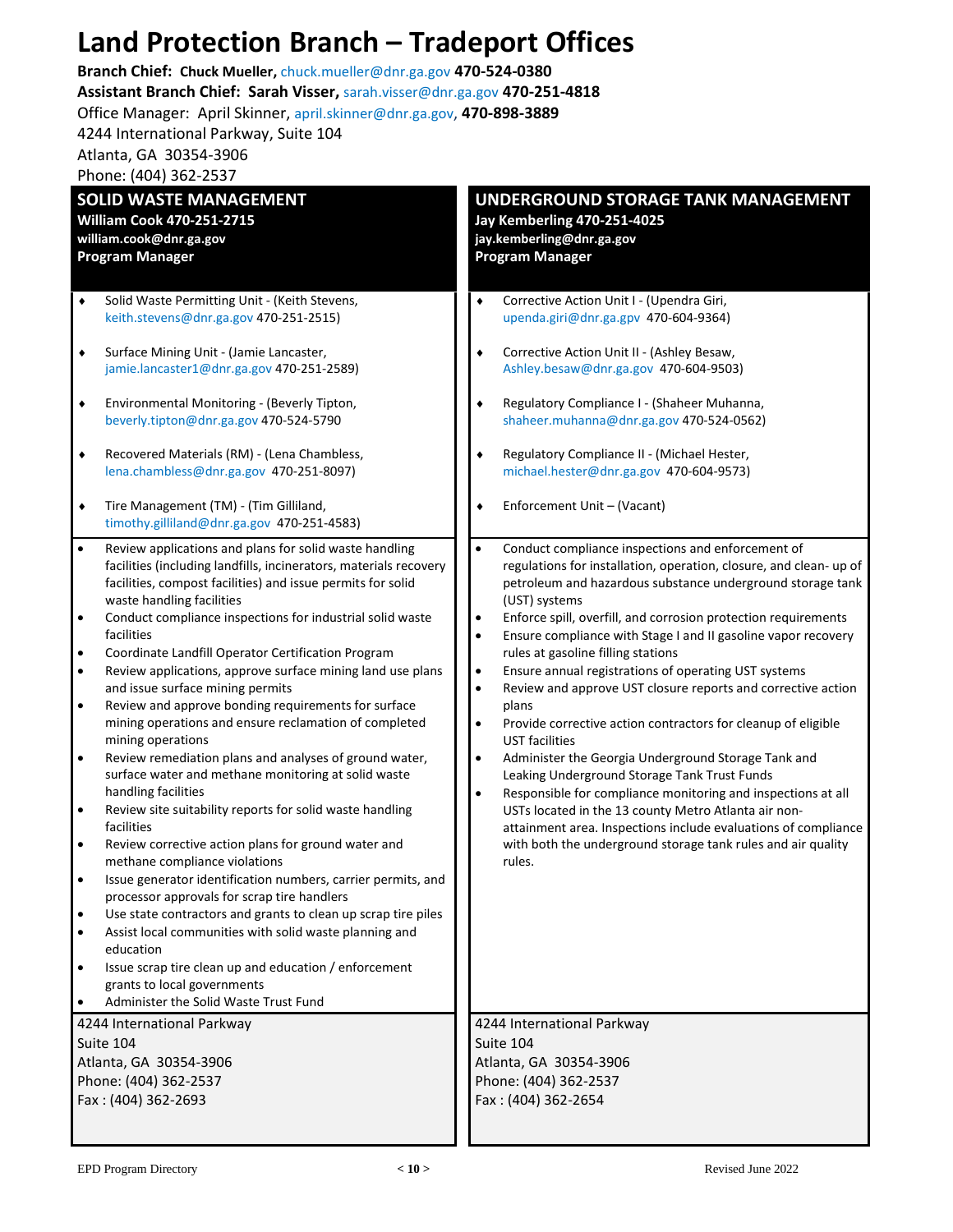## **Land Protection Branch – Tradeport Offices (continued)**

**Branch Chief: Chuck Mueller,** chuck.mueller@dnr.ga.gov **470-524-0380**

**Assistant Branch Chief: Sarah Visser,** sarah.visser@dnr.ga.gov **470-251-4818**

Office Manager: April Skinner, april.skinner@dnr.ga.gov **470-898-3889**

4244 International Parkway, Suite 104 Atlanta, GA 30354-3906

Phone: (404) 362-2537

| <b>ADMINISTRATIVE SUPPORT</b>                                                                                                                                                                                                                                                                                                                                                                                                                                                                                                                                                                                          | <b>LEAD-BASED PAINT &amp; ASBESTOS</b><br>Elizabeth Munsey 470-524-2179<br>elizabeth.munsey@dnr.ga.gov<br>Program Manager                                                                                                                                                                                                                                                                                  |  |  |
|------------------------------------------------------------------------------------------------------------------------------------------------------------------------------------------------------------------------------------------------------------------------------------------------------------------------------------------------------------------------------------------------------------------------------------------------------------------------------------------------------------------------------------------------------------------------------------------------------------------------|------------------------------------------------------------------------------------------------------------------------------------------------------------------------------------------------------------------------------------------------------------------------------------------------------------------------------------------------------------------------------------------------------------|--|--|
| Office Manager (April Skinner,<br>٠<br>april.skinner@dnr.ga.gov 470-898-3889)                                                                                                                                                                                                                                                                                                                                                                                                                                                                                                                                          | Compliance/Outreach Team 1 - (Vacant 404-363-7043)<br>٠<br>Compliance/Outreach Team 2 - (Vacant 404-362-2501)<br>٠                                                                                                                                                                                                                                                                                         |  |  |
| File Room - Management of the Public file<br>$\bullet$<br>Review consisting of Underground Storage Tank<br>Management Program files and Solid Waste<br>Management Program files<br>Manages office services by organizing office<br>operations and developing office procedures<br>(SOP)<br>Manages Branch wide recruitment, hiring and<br>training of administrative staff<br>Manages Branch mail services<br>Manages surplus and equipment inventory<br>Order office supplies and office equipment<br>Property Manager/Liaison to the Landlord<br><b>Facility Maintenance</b><br>Implement public participation plans | $\bullet$<br>Accredit lead-based paint and asbestos training<br>providers<br>Impose and enforce work standards for lead-based paint<br>$\bullet$<br>and asbestos abatement projects<br>License contractors to remove friable asbestos<br>$\bullet$<br>$\bullet$<br>Enforce training requirements for asbestos supervisors<br>and asbestos contractors<br>$\bullet$<br>Certify lead-based paint contractors |  |  |
| 4244 International Parkway, Suite 104<br>Atlanta, GA 30354-3906<br>Phone: (404) 362-2537<br>Fax: (404) 362-2607                                                                                                                                                                                                                                                                                                                                                                                                                                                                                                        | 4244 International Parkway, Suite 104<br>Atlanta, GA 30354-3906<br>Phone: (404) 363-7026<br>Fax: (404) 362-2607                                                                                                                                                                                                                                                                                            |  |  |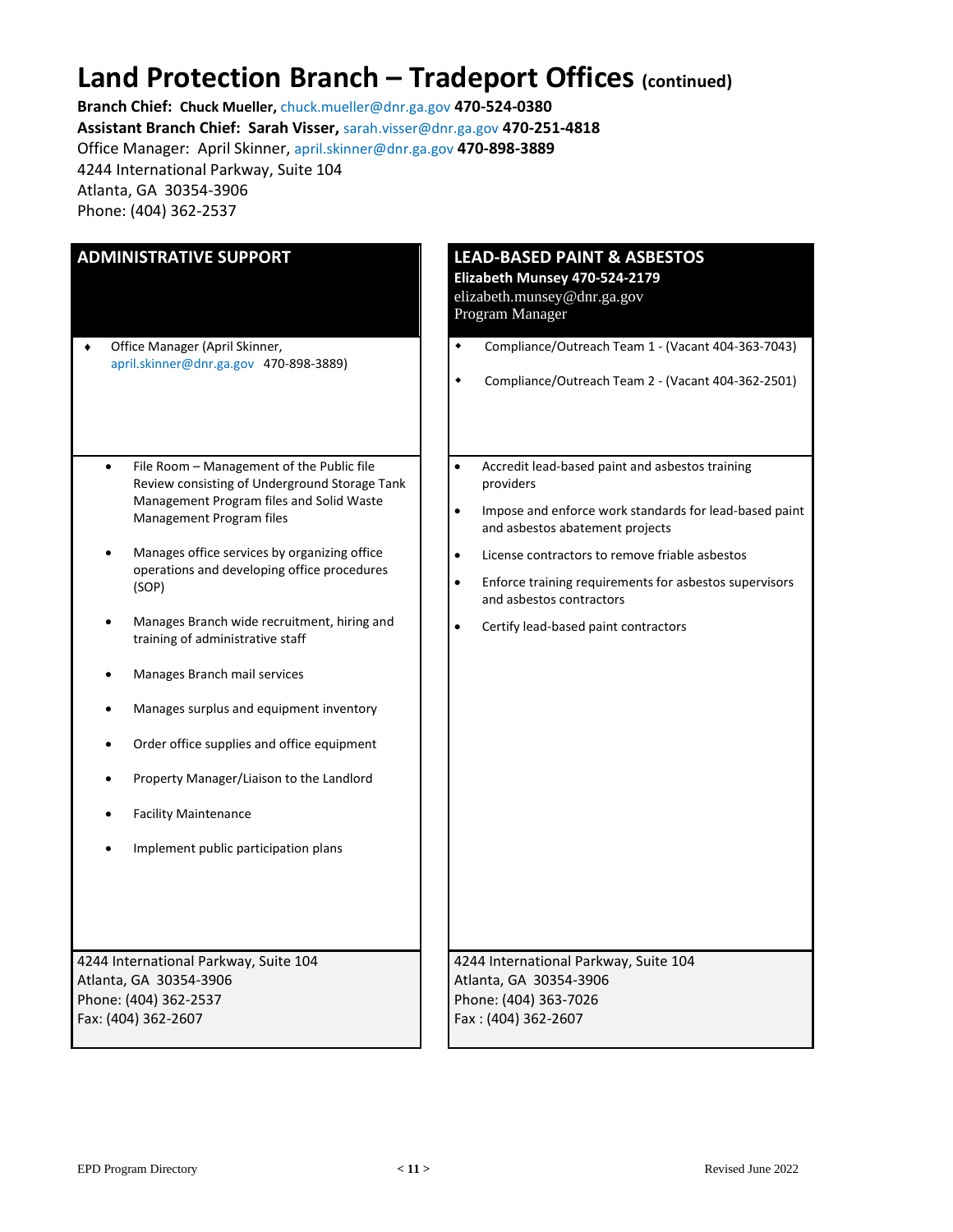## **Watershed Protection Branch**

**Branch Chief: Anna Truszczynski,** anna.truszczynski@dnr.ga.gov **470-524-0551 Assistant Branch Chief: Vacant** Office Manager: Arnettia Murphy, arnettia.murphy@dnr.ga.gov **470-607-2940** 2 Martin Luther King Jr. Drive, Suite 1152 East Atlanta, GA 30334 Phone: (404) 463-1511

| <b>NONPOINT SOURCE</b><br><b>Veronica Craw 470-938-3384</b><br>veronica.craw@dnr.ga.gov<br><b>Program Manager</b>                                                                                                                                                                                                                                                                                                                                                                                                                                                                                                                                                                                                                                                                                                                                                                                                                                                                                                    | <b>WASTEWATER REGULATORY</b><br>Audra Dickson 470-524-0726<br>audra.dickson@dnr.ga.gov<br><b>Program Manager</b>                                                                                                                                                                                                                                                                                                                                                                                                                                                                                                                                                                                                                                                                                                                                                                                                                                | <b>WATERSHED PLANNING &amp;</b><br><b>MONITORING</b><br>Elizabeth Booth 404-463-4929<br>elizabeth.booth@dnr.ga.gov<br><b>Program Manager</b>                                                                                                                                                                                                                                                                                                                                                                                                                                                                                                                                                                                                                                                                                                                                                                                                                                                                                                                                                                                               |
|----------------------------------------------------------------------------------------------------------------------------------------------------------------------------------------------------------------------------------------------------------------------------------------------------------------------------------------------------------------------------------------------------------------------------------------------------------------------------------------------------------------------------------------------------------------------------------------------------------------------------------------------------------------------------------------------------------------------------------------------------------------------------------------------------------------------------------------------------------------------------------------------------------------------------------------------------------------------------------------------------------------------|-------------------------------------------------------------------------------------------------------------------------------------------------------------------------------------------------------------------------------------------------------------------------------------------------------------------------------------------------------------------------------------------------------------------------------------------------------------------------------------------------------------------------------------------------------------------------------------------------------------------------------------------------------------------------------------------------------------------------------------------------------------------------------------------------------------------------------------------------------------------------------------------------------------------------------------------------|--------------------------------------------------------------------------------------------------------------------------------------------------------------------------------------------------------------------------------------------------------------------------------------------------------------------------------------------------------------------------------------------------------------------------------------------------------------------------------------------------------------------------------------------------------------------------------------------------------------------------------------------------------------------------------------------------------------------------------------------------------------------------------------------------------------------------------------------------------------------------------------------------------------------------------------------------------------------------------------------------------------------------------------------------------------------------------------------------------------------------------------------|
| $\bullet$<br><b>Erosion &amp; Sedimentation Unit</b><br>(Michael Berry,<br>michael.berry@dnr.ga.gov 470-524-<br>4621)<br>$\blacklozenge$<br>Grants Unit - (Joy Hinkle,<br>joy.hinkle1@dnr.ga.gov<br>470-524-0692)<br>Outreach Unit - (Harold Harbert,<br>$\blacklozenge$<br>harold.harbert@dnr.ga.gov 470-251-<br>8886)<br>Stormwater Unit - Vacant<br>٠<br>Floodplain Unit-(Haydn Blaize,<br>$\blacklozenge$<br>haydn.blaize@dnr.ga.gov 470-607-2604)                                                                                                                                                                                                                                                                                                                                                                                                                                                                                                                                                               | Industrial Permitting Unit - (Whitney<br>٠<br>Fenwick, whitney.fenwick@dnr.ga.gov<br>470-607-3078)<br>Municipal Permitting Unit - (Benoit<br>٠<br>Causse, benoit.causse@dnr.ga.gov<br>470-938-3353)<br>Watershed Data Management Unit<br>(Vacant 470-938-3385)                                                                                                                                                                                                                                                                                                                                                                                                                                                                                                                                                                                                                                                                                  | Facilities Monitoring Unit - (Shea<br>٠<br>Buettner, shea.buettner@dnr.ga.gov<br>470-524-5781)<br>North Monitoring Unit - (Clete Barton,<br>٠<br>clete.barton@dnr.ga.gov 470-251-<br>4769)<br>South Monitoring Unit - (Reid Jackson,<br>٠<br>reid.jackson@dnr.ga.gov<br>912-262-3001)<br>Water Quality Modeling Unit - (Josh<br>٠<br>Welte, josh.welte@dnr.ga.gov 470-524-<br>0823)<br>TMDL Modeling & Development Unit<br>۰<br>(Tyler Parsons,<br>tyler.parsons@dnr.ga.gov<br>470-524-1724)                                                                                                                                                                                                                                                                                                                                                                                                                                                                                                                                                                                                                                               |
| $\blacklozenge$<br>Manage a statewide soil erosion and<br>sedimentation control program<br>$\blacklozenge$<br>Review local erosion and sedimentation<br>control ordinances and delegate authority to<br>local governments for their erosion and<br>sedimentation control programs<br>Issue stream buffer variances<br>٠<br>$\bullet$<br>Implement municipal, industrial and<br>construction stormwater permitting programs<br>through NPDES permits<br>Administer the Clean Water Act Section<br>$\blacklozenge$<br>319(h) federal grant program for non-point<br>source pollution abatement projects<br>Promote Project WET (Water Education for<br>٠<br>Teachers)<br>Promote Adopt-A-Stream and Rivers Alive<br>٠<br>programs<br>Conduct floodplain management reviews<br>٠<br>Manage the development of updated<br>٠<br>DFIRMs (flood maps) under the FEMA Risk<br>Map Program<br>Assist public and local governments for<br>٠<br>maintaining compliance with criteria of the<br>National Flood Insurance Program | $\bullet$<br>Issue NPDES and Land Application System<br>permits to municipal, industrial, federal, and<br>privately-owned water pollution control<br>plants<br>Issue industrial pretreatment permits<br>$\bullet$<br>Issue permits for land disposal of septage<br>$\bullet$<br>Issue permits for animal (non-swine) feeding<br>operations. Issue Concentrated Animal<br>Feedlot Operation (CAFO) permits<br>Review engineering reports and technical<br>٠<br>documents for municipal and industrial<br>facilities<br>Register commercial waste (fats, oils &<br>٠<br>grease) haulers<br>Provide technical support to Georgia<br>٠<br>Environmental Facilities Authority including<br>construction inspections, process change<br>orders, pay requests and other construction<br>management duties for SRF and GEFA-funded<br>projects<br>NPDES enforcement and compliance<br>information management through EPA's ICIS-<br><b>NPDES</b> system | $\bullet$<br>Compile and maintain data for statewide<br>water quality monitoring and NPDES/Land<br>Application permits for municipal, industrial,<br>federal, and privately-owned water pollution<br>control plants.<br>Develop and maintain geographical<br>information on facilities and streams to<br>support the Watershed Planning and<br>Monitoring Program.<br>Solicit, review, and evaluate water quality<br>$\bullet$<br>data for consideration in the $305(b)/303(d)$<br><b>Integrated Listing process</b><br>Evaluate and update the Rules and<br>$\bullet$<br>Regulations for Water Quality Control,<br>Chapter 391-3-6<br>Conduct facility compliance monitoring.<br>$\bullet$<br>Conduct biological, chemical and fish tissue<br>$\bullet$<br>monitoring of Georgia in streams, rivers,<br>lakes, and estuaries for use in developing<br>wasteload allocations and determining<br>compliance with water quality standards<br>Conduct water quality modeling for the<br>$\bullet$<br>development for wasteload allocations<br>Develop total maximum daily loading for<br>$\bullet$<br>varied pollutants in water bodies in GA |
| 2 Martin Luther King Jr. Dr.<br>Suite 1462 East<br>Atlanta, GA 30334<br>Phone: (404) 463-1464<br>Fax: (404) 656-2453                                                                                                                                                                                                                                                                                                                                                                                                                                                                                                                                                                                                                                                                                                                                                                                                                                                                                                 | 2 Martin Luther King Jr. Dr.<br>Suite 1152 East<br>Atlanta, GA 30334<br>Phone: (404) 463-1511<br>Fax: (404) 656-2453                                                                                                                                                                                                                                                                                                                                                                                                                                                                                                                                                                                                                                                                                                                                                                                                                            | 2 Martin Luther King Jr. Dr.<br>Suite 1152 East<br>Atlanta, GA 30334<br>Phone: (404) 463-1511<br>Fax: (404) 656-2453                                                                                                                                                                                                                                                                                                                                                                                                                                                                                                                                                                                                                                                                                                                                                                                                                                                                                                                                                                                                                       |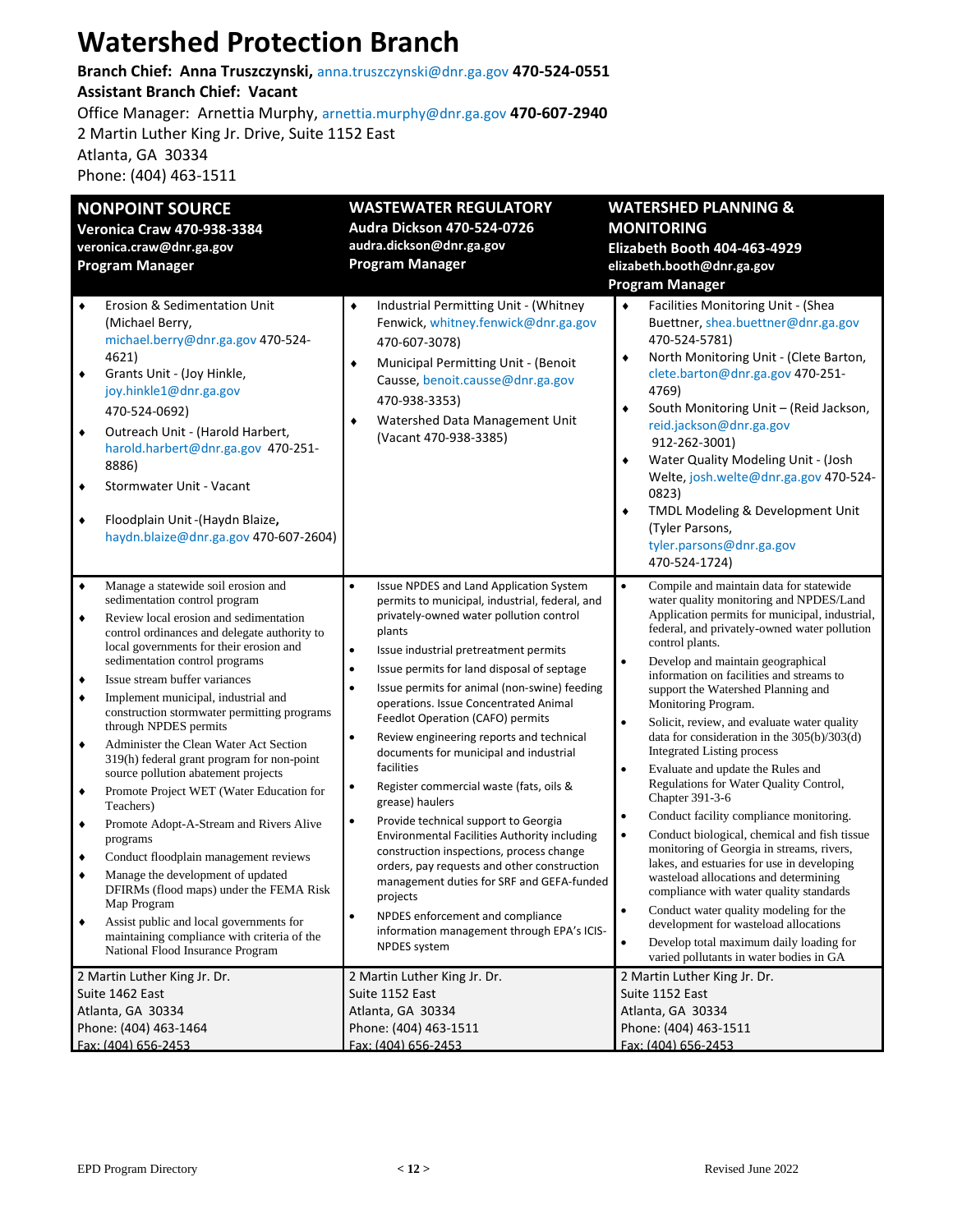## **Watershed Protection Branch (continued)**

**Branch Chief: Anna Truszczynski,** anna.truszczynski@dnr.ga.gov **470-524-0551**

#### **Assistant Branch Chief: Vacant**

Office Manager: Arnettia Murphy, arnettia.murphy@dnr.ga.gov **470-607-2940**

2 Martin Luther King Jr. Drive, Suite 1152 East

Atlanta, GA 30334

Phone: (404) 463-1511 Fax: (404) 656-2453

| <b>WATER SUPPLY</b><br>Dr. Wei Zeng<br>470-251-4897<br>wei.zeng@dnr.ga.gov<br><b>Program Manager</b><br>Agricultural Permitting Unit, Tifton-<br>٠<br>(Cliff Lewis, cliff.lewis@dnr.ga.gov                      | <b>WATER SUPPLY</b><br>Dr. Wei Zeng<br>470-251-4897<br>wei.zeng@dnr.ga.gov<br><b>Program Manager</b><br>Hydrological Unit - (Feng Jiang,<br>$\bullet$<br>feng.jiang@dnr.ga.gov 470-524-0671)                                                                      | <b>WATER SUPPLY</b><br>Dr. Wei Zeng<br>470-251-4897<br>wei.zeng@dnr.ga.gov<br><b>Program Manager</b><br>Wetlands Unit - (Stephen Wiedl,<br>$\bullet$<br>stephen.wiedl@dnr.ga.gov 470-524-                                                                                                                                                                                                                                                    |
|-----------------------------------------------------------------------------------------------------------------------------------------------------------------------------------------------------------------|-------------------------------------------------------------------------------------------------------------------------------------------------------------------------------------------------------------------------------------------------------------------|----------------------------------------------------------------------------------------------------------------------------------------------------------------------------------------------------------------------------------------------------------------------------------------------------------------------------------------------------------------------------------------------------------------------------------------------|
| 229-332-7872; Dawson 229-332-<br>7872)                                                                                                                                                                          |                                                                                                                                                                                                                                                                   | 0509)                                                                                                                                                                                                                                                                                                                                                                                                                                        |
| Issue permits for agricultural water<br>$\bullet$<br>withdrawals<br>Ensure compliance with permitted<br>$\bullet$<br>water withdrawals<br>Install, maintain, and read<br>$\bullet$<br>agricultural water meters | Provide mathematical modeling,<br>$\bullet$<br>analytical and other technical<br>support for water basin<br>management issues<br>Develop water quality and surface<br>$\bullet$<br>water availability resources<br>assessments for each river basin in<br>Georgia | $\bullet$<br>Issue Clean Water Act Section 401 water<br>quality certifications<br>$\bullet$<br>Provide input to federal/state<br>Interagency Review Team (IRT) process<br>for CWA Section 404 permitting and<br>compensatory mitigation in Georgia<br>Review and approve compensatory<br>$\bullet$<br>mitigation projects<br>$\bullet$<br>Conduct biological, chemical, hydrologic,<br>soil and vegetative monitoring of<br>Georgia wetlands |
| 531 Main Street, Suite D<br>Tifton, GA 31794<br>Phone: (229) 391-2400<br>Fax: (229) 391-2402                                                                                                                    | 2 Martin Luther King Jr. Dr.<br>Suite 1362 East<br>Atlanta, GA 30334<br>Phone: (404) 656-2750<br>Fax: (404) 651-9590                                                                                                                                              | 7 Martin Luther King Jr. Drive<br>Suite 450<br>Atlanta, GA 30334<br>Phone: (404) 463-1511<br>Fax: (404) 651-8455                                                                                                                                                                                                                                                                                                                             |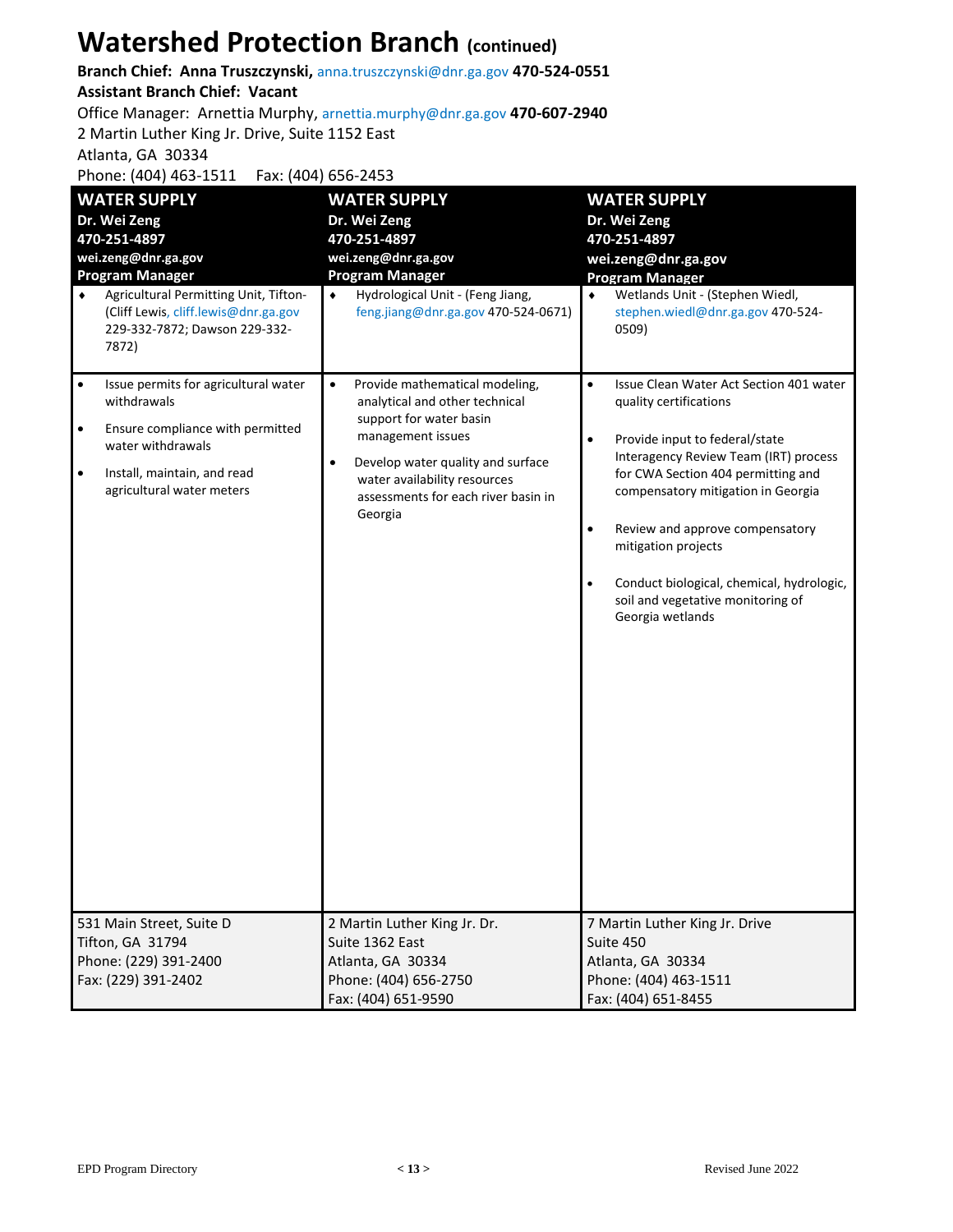## **Watershed Protection Branch (continued)**

#### **Branch Chief: Anna Truszczynski,** anna.truszczynski@dnr.ga.gov **470-524-0551**

#### **Assistant Branch Chief: Vacant**

Office Manager: Arnettia Murphy, arnettia.murphy@dnr.ga.gov **470-607-2940**

2 Martin Luther King Jr. Drive, Suite 1152 East

Atlanta, GA 30334

Phone: (404) 463-1511 Fax: (404) 656-2453

| <b>WATER SUPPLY</b>                                                                                                                                                                                                                                                                                                                                                                                                                                                                                                                                                                                                                                                                                                                                                                                                                                                                                  | <b>DRINKING WATER</b>                                                                                                                                                                                                                                                                                                                                                                                                                                                                                                                                                                                                                                                                                                                                                                                                                                                                                                                                                                                                                                                                                                    |
|------------------------------------------------------------------------------------------------------------------------------------------------------------------------------------------------------------------------------------------------------------------------------------------------------------------------------------------------------------------------------------------------------------------------------------------------------------------------------------------------------------------------------------------------------------------------------------------------------------------------------------------------------------------------------------------------------------------------------------------------------------------------------------------------------------------------------------------------------------------------------------------------------|--------------------------------------------------------------------------------------------------------------------------------------------------------------------------------------------------------------------------------------------------------------------------------------------------------------------------------------------------------------------------------------------------------------------------------------------------------------------------------------------------------------------------------------------------------------------------------------------------------------------------------------------------------------------------------------------------------------------------------------------------------------------------------------------------------------------------------------------------------------------------------------------------------------------------------------------------------------------------------------------------------------------------------------------------------------------------------------------------------------------------|
| Dr. Wei Zeng 470-251-4897                                                                                                                                                                                                                                                                                                                                                                                                                                                                                                                                                                                                                                                                                                                                                                                                                                                                            | <b>Manny Patel 470-524-0585</b>                                                                                                                                                                                                                                                                                                                                                                                                                                                                                                                                                                                                                                                                                                                                                                                                                                                                                                                                                                                                                                                                                          |
| wei.zeng@dnr.ga.gov                                                                                                                                                                                                                                                                                                                                                                                                                                                                                                                                                                                                                                                                                                                                                                                                                                                                                  | manny.patel@dnr.ga.gov                                                                                                                                                                                                                                                                                                                                                                                                                                                                                                                                                                                                                                                                                                                                                                                                                                                                                                                                                                                                                                                                                                   |
| <b>Program Manager</b>                                                                                                                                                                                                                                                                                                                                                                                                                                                                                                                                                                                                                                                                                                                                                                                                                                                                               | <b>Program Manager</b>                                                                                                                                                                                                                                                                                                                                                                                                                                                                                                                                                                                                                                                                                                                                                                                                                                                                                                                                                                                                                                                                                                   |
| Groundwater Unit - (Bill Frechette,<br>٠<br>bill.frechette@dnr.ga.gov 470-524-0567)<br>◆ Surface Water Unit - (Kelli-Ann Sottile, kelli-<br>ann.sottile@dnr.ga.gov, 470-938-3388)                                                                                                                                                                                                                                                                                                                                                                                                                                                                                                                                                                                                                                                                                                                    | Permitting Unit - (Peter Nwogu, peter.nwogu@dnr.ga.gov<br>470-845-2567)<br>Source Water Assessment Team - (Michael Gillis,<br>michael.gillis@dnr.ga.gov 470-524-0728)<br>Drinking Water Compliance Unit - (Sean Earley,<br>sean.earley@dnr.ga.gov 470-251-2624)<br>Drinking Water Inspection Team (Vacant)                                                                                                                                                                                                                                                                                                                                                                                                                                                                                                                                                                                                                                                                                                                                                                                                               |
| Review and approve water conservation and cross-<br>٠<br>connection control plans from public water systems<br>Approve plans and specifications, engineering reports<br>٠<br>and business plans for the construction of new public<br>water systems (includes source, treatment, storage,<br>and distribution system), and approve the expansion or<br>modification of existing public water systems<br>Issue permits for municipal and industrial<br>٠<br>surface water and groundwater withdrawals<br>Ensure compliance with permitted water withdrawals<br>٠<br>Develop ground water and surface water supply<br>٠<br>conservation planning<br>Develop short-term and long-term water management<br>٠<br>policies and strategies<br>Inspect public water systems to ensure that the water<br>٠<br>plant, distribution system and water storage facilities<br>are properly operated and maintained | Establish bacteriological sampling schedule and track<br>٠<br>sampling results to ensure public water system<br>compliance with the Safe Drinking Water Act<br>Establish state and federal drinking water regulations<br>٠<br>concerning lead & copper, surface water treatment,<br>consumer confidence, and microbiological, chemical,<br>radiological contaminants in public water systems<br>Establish and enforce the state and federal surface water<br>treatment and disinfection byproducts rules<br>Provide technical assistance to operators and<br>administrators of public water systems<br>Issue permits to operate public water systems<br>٠<br>Collect drinking water fees<br>Perform source water vulnerability assessments<br>٠<br>Implement Georgia's source water assessment and<br>٠<br>protection program<br>Prepare Wellhead Protection Plans for water<br>supply systems of Georgia's municipalities<br>Issues water well contractor licenses and pump installer<br>certificates. Conducts investigations for sources of<br>pollution of municipal wells and aquifers supplying<br>municipal wells |
| 2 Martin Luther King Jr. Drive                                                                                                                                                                                                                                                                                                                                                                                                                                                                                                                                                                                                                                                                                                                                                                                                                                                                       | 2 Martin Luther King Jr. Drive                                                                                                                                                                                                                                                                                                                                                                                                                                                                                                                                                                                                                                                                                                                                                                                                                                                                                                                                                                                                                                                                                           |
| Suite 1362 East                                                                                                                                                                                                                                                                                                                                                                                                                                                                                                                                                                                                                                                                                                                                                                                                                                                                                      | Suite 1362 East                                                                                                                                                                                                                                                                                                                                                                                                                                                                                                                                                                                                                                                                                                                                                                                                                                                                                                                                                                                                                                                                                                          |
| Atlanta, GA 30334-9000                                                                                                                                                                                                                                                                                                                                                                                                                                                                                                                                                                                                                                                                                                                                                                                                                                                                               | Atlanta, GA 30334-9000                                                                                                                                                                                                                                                                                                                                                                                                                                                                                                                                                                                                                                                                                                                                                                                                                                                                                                                                                                                                                                                                                                   |
| Phone: (404) 656-2750                                                                                                                                                                                                                                                                                                                                                                                                                                                                                                                                                                                                                                                                                                                                                                                                                                                                                | Phone: (404) 656-2750                                                                                                                                                                                                                                                                                                                                                                                                                                                                                                                                                                                                                                                                                                                                                                                                                                                                                                                                                                                                                                                                                                    |
| Fax: (404) 651-9590                                                                                                                                                                                                                                                                                                                                                                                                                                                                                                                                                                                                                                                                                                                                                                                                                                                                                  | Fax: (404) 651-9590                                                                                                                                                                                                                                                                                                                                                                                                                                                                                                                                                                                                                                                                                                                                                                                                                                                                                                                                                                                                                                                                                                      |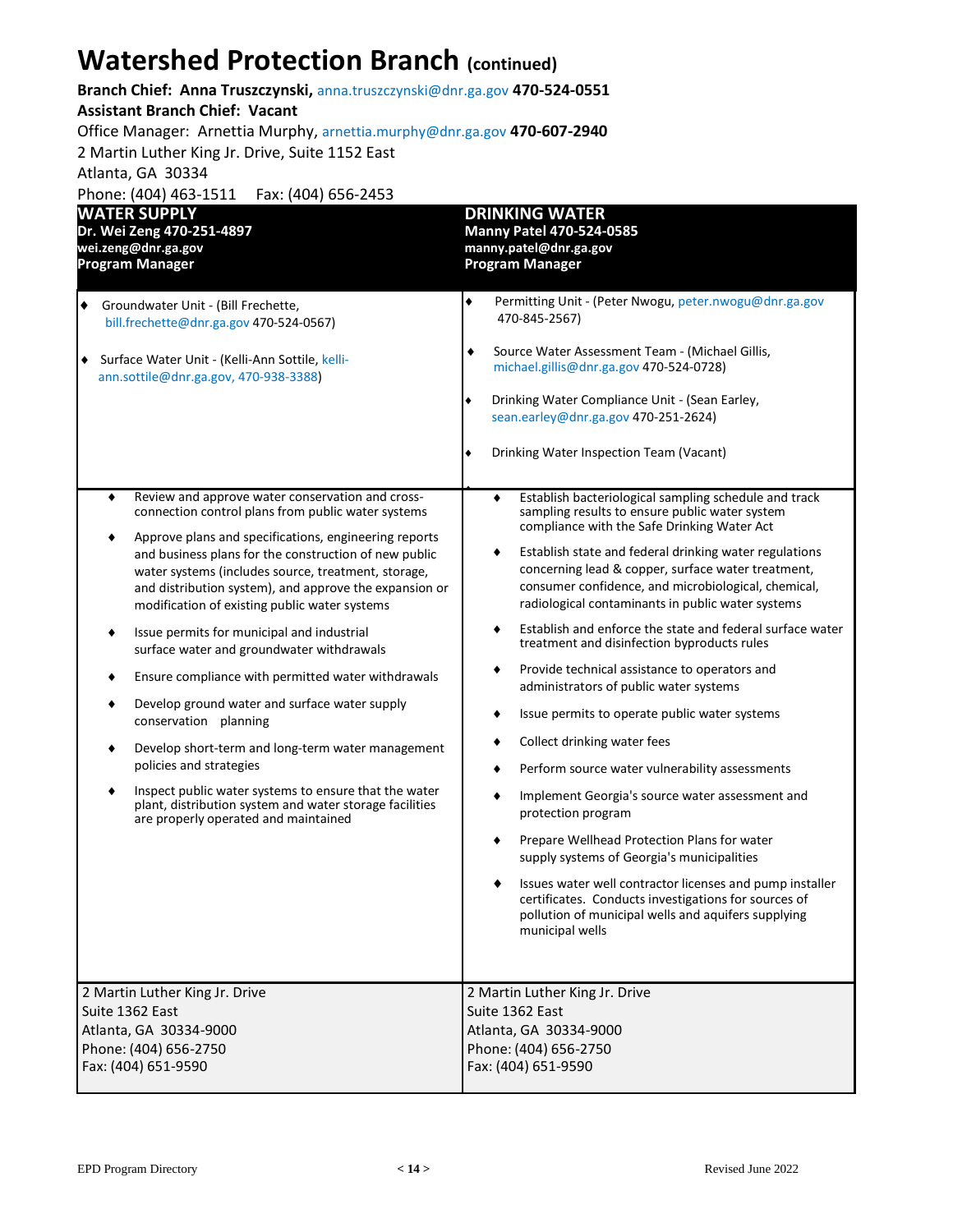## **Watershed Protection Branch (continued)**

**Branch Chief: Anna Truszczynski,** anna.truszczynski@dnr.ga.gov **470-524-0551 Assistant Branch Chief: Vacant**

Office Manager: Arnettia Murphy, arnettia.murphy@dnr.ga.gov **470-607-2940**

2 Martin Luther King Jr. Drive, Suite 1152 East

Atlanta, GA 30334

Phone: (404) 463-1511 Fax: (404) 656-2453

|                                                                                                                                                                                                                   | <b>WATERSHED COMPLIANCE</b>                                                                                                                                                                                                                                                                                  |                                                                                                                                                                                                    | <b>REGULATORY SUPPORT</b>                                                                                                                             |  |
|-------------------------------------------------------------------------------------------------------------------------------------------------------------------------------------------------------------------|--------------------------------------------------------------------------------------------------------------------------------------------------------------------------------------------------------------------------------------------------------------------------------------------------------------|----------------------------------------------------------------------------------------------------------------------------------------------------------------------------------------------------|-------------------------------------------------------------------------------------------------------------------------------------------------------|--|
|                                                                                                                                                                                                                   | Johanna Smith 470-632-3158                                                                                                                                                                                                                                                                                   |                                                                                                                                                                                                    | Jennifer Welte 470-524-0605                                                                                                                           |  |
|                                                                                                                                                                                                                   | johanna.smith@dnr.ga.gov                                                                                                                                                                                                                                                                                     |                                                                                                                                                                                                    | jennifer.welte@dnr.ga.gov                                                                                                                             |  |
|                                                                                                                                                                                                                   | <b>Program Manager</b>                                                                                                                                                                                                                                                                                       |                                                                                                                                                                                                    | <b>Program Manager</b>                                                                                                                                |  |
| Industrial Compliance Unit - (Sarita Banjade,<br>$\blacklozenge$<br>sarita.banjade@dnr.ga.gov 470-938-3388)<br>Municipal Compliance Unit - (Marzieh Shahbazaz,<br>٠<br>marzieh.shahbazaz@dnr.ga.gov 470-938-3361) | ۰<br>٠<br>٠                                                                                                                                                                                                                                                                                                  | Regulatory Development Unit - (vacant 404-463-4949)<br>Office Manager - (Arnettia Murphy,<br>arnettia.murphy@dnr.ga.gov 470-607-2940)<br>Safe Dams Unit - (David Griffin, david.griffin@dnr.ga.gov |                                                                                                                                                       |  |
|                                                                                                                                                                                                                   |                                                                                                                                                                                                                                                                                                              |                                                                                                                                                                                                    | 470-524-0663)                                                                                                                                         |  |
| $\bullet$                                                                                                                                                                                                         | Respond to, and provide technical advice during, emergencies<br>affecting drinking water facilities and dams, initiate boil water                                                                                                                                                                            | $\bullet$                                                                                                                                                                                          | Coordinating and tracking progress on the Branch's EPA<br>approved Work Plans                                                                         |  |
|                                                                                                                                                                                                                   | notices.                                                                                                                                                                                                                                                                                                     | $\bullet$                                                                                                                                                                                          | Coordinating responses for OPB Performance Measures                                                                                                   |  |
| Ensure compliance with the Safe Drinking Water Act and<br>$\bullet$<br>specifically with regulations concerning lead $&$ copper, surface<br>water treatment, consumer confidence, and microbiological,            | $\bullet$                                                                                                                                                                                                                                                                                                    | Coordinating the Rulemaking schedule with the Director's<br>Office.                                                                                                                                |                                                                                                                                                       |  |
| $\bullet$                                                                                                                                                                                                         | chemical, radiological contaminants, and disinfection<br>byproducts in public water systems<br>Inspect and certify public water systems and laboratories that                                                                                                                                                | $\bullet$                                                                                                                                                                                          | Developing and maintaining all Branch rules, DNR Board<br>packages, Secretary of State packages, and rule-related<br>stakeholder and public hearings  |  |
|                                                                                                                                                                                                                   | analyze drinking water samples; conduct sanitary surveys to<br>ensure proper operation and maintenance of facilities.                                                                                                                                                                                        | $\bullet$                                                                                                                                                                                          | Tracking and managing organizational and procedural<br>changes in the Branch                                                                          |  |
| $\bullet$                                                                                                                                                                                                         | Provide technical assistance to operators and administrators of<br>public water systems                                                                                                                                                                                                                      | $\bullet$                                                                                                                                                                                          | Serving as the central point of coordination for the support<br>of the Regional Water Councils and the Regional Water                                 |  |
| $\bullet$                                                                                                                                                                                                         | Inspect public water systems to ensure that the water plant,<br>distribution system and water storage facilities are properly                                                                                                                                                                                | $\bullet$                                                                                                                                                                                          | Plans<br>Managing the administrative staff that provides all                                                                                          |  |
| $\bullet$                                                                                                                                                                                                         | operated and maintained<br>Enforce the state and federal surface water treatment and<br>disinfection byproducts rules<br>Monitor and enforce NPDES, LAS and pretreatment permit<br>$\bullet$<br>compliance for municipal and industrial facilities<br>Inspect permitted facilities and pretreatment programs |                                                                                                                                                                                                    | administrative support (mail, filing, time sheets, etc.) to the<br><b>Branch programs</b>                                                             |  |
|                                                                                                                                                                                                                   |                                                                                                                                                                                                                                                                                                              | $\bullet$                                                                                                                                                                                          | Coordinating and responding to GORA requests                                                                                                          |  |
| $\bullet$                                                                                                                                                                                                         |                                                                                                                                                                                                                                                                                                              | $\bullet$                                                                                                                                                                                          | Maintaining the public files and complying with Branch file<br>retention schedules                                                                    |  |
| $\bullet$                                                                                                                                                                                                         | Respond to citizen complaints regarding water quality<br>problems                                                                                                                                                                                                                                            | $\bullet$                                                                                                                                                                                          | Coordinating and serving as the primary point of financial<br>contact between the Branch and the Director's Office                                    |  |
|                                                                                                                                                                                                                   |                                                                                                                                                                                                                                                                                                              |                                                                                                                                                                                                    | Continuously monitor high hazard dams for safety; inventory<br>and classify dams based on development within the dam<br>failure flood zone downstream |  |
|                                                                                                                                                                                                                   |                                                                                                                                                                                                                                                                                                              | $\bullet$                                                                                                                                                                                          | Approve plans and specifications for construction and repair<br>of all high hazard dams                                                               |  |
|                                                                                                                                                                                                                   | 2 Martin Luther King Jr. Drive                                                                                                                                                                                                                                                                               |                                                                                                                                                                                                    | 2 Martin Luther King Jr. Drive                                                                                                                        |  |
|                                                                                                                                                                                                                   | Suite 1152 East                                                                                                                                                                                                                                                                                              |                                                                                                                                                                                                    | Suite 1152 East                                                                                                                                       |  |
|                                                                                                                                                                                                                   | Atlanta, GA 30334-9000                                                                                                                                                                                                                                                                                       |                                                                                                                                                                                                    | Atlanta, GA 30334-9000                                                                                                                                |  |
|                                                                                                                                                                                                                   | Phone: (404) 463-1511                                                                                                                                                                                                                                                                                        |                                                                                                                                                                                                    | Phone: (404) 463-1511                                                                                                                                 |  |
|                                                                                                                                                                                                                   | Fax: (404) 656-2453                                                                                                                                                                                                                                                                                          |                                                                                                                                                                                                    | Fax: (404) 656-2453                                                                                                                                   |  |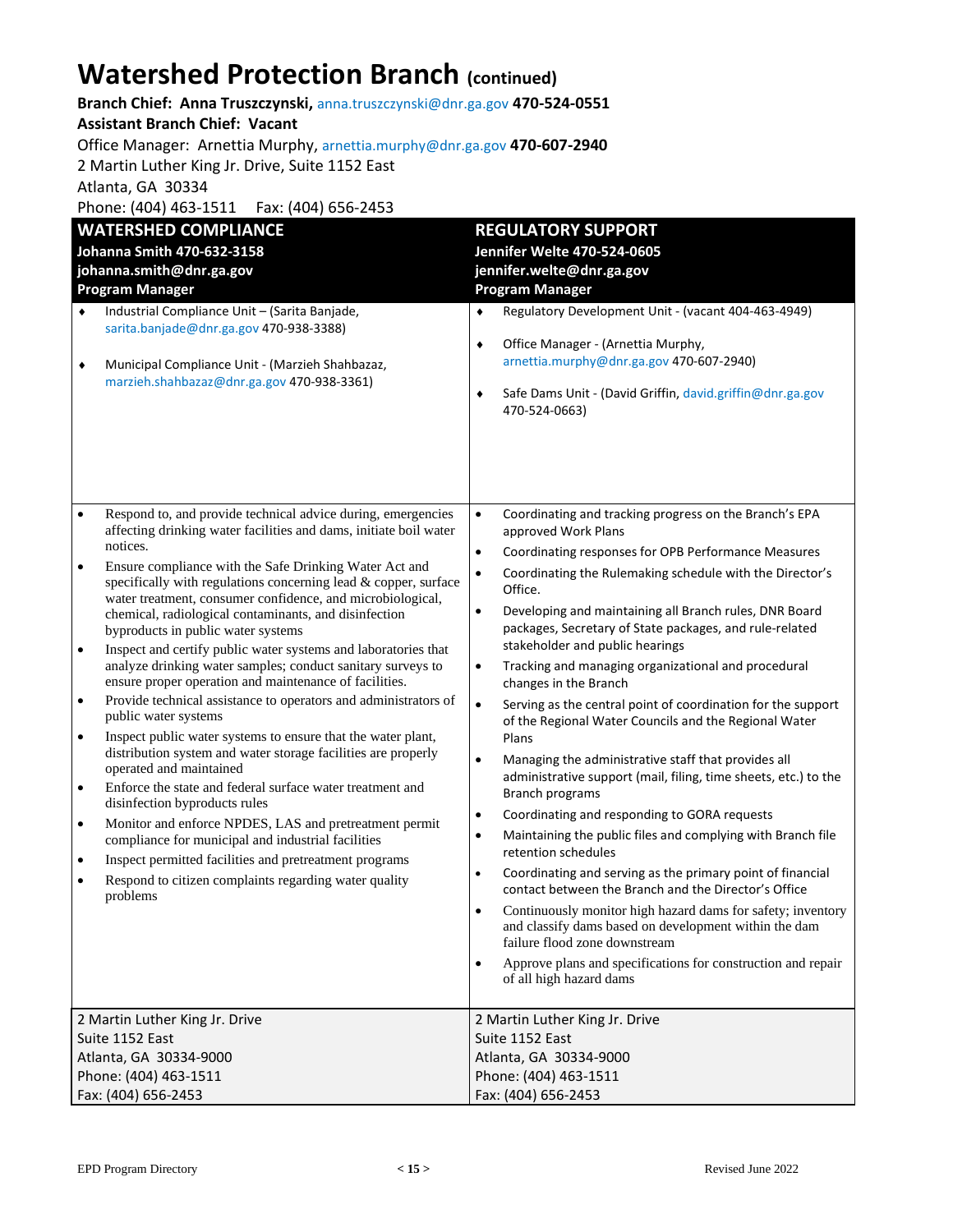## **District Offices**

**Director of District Operations: Jim Cooley,** james.cooley@dnr.ga.gov **404-651-7807**

2 Martin Luther King Jr. Drive, SE 14<sup>th</sup> Floor East Tower - Suite 1456 Atlanta, GA 30334-9000

| <b>COASTAL DISTRICT</b><br>(Brunswick Office)<br>Beth Willis-Stevenson 912-264-7284<br>beth.stevenson@dnr.ga.gov<br><b>District Manager</b>                                                                                                                                                                                                                                                                                                                                                                                                                                                                                                                                                                                              | <b>WEST CENTRAL DISTRICT</b><br>(Macon Office)<br>Todd Bethune 478-751-6147<br>todd.bethune@dnr.ga.gov<br><b>District Manager</b>                                                                                                                                                                                                                                                                                                                                                                                                                                                                                                                                                    | <b>MOUNTAIN DISTRICT</b><br>(Cartersville Office)<br><b>Kevin Dallmier 770-387-4900</b><br>Kevin.dallmier@dnr.ga.gov<br><b>District Manager</b>                                                                                                                                                                                                                                                                                                                                                                                                                                                                                                                                                  |
|------------------------------------------------------------------------------------------------------------------------------------------------------------------------------------------------------------------------------------------------------------------------------------------------------------------------------------------------------------------------------------------------------------------------------------------------------------------------------------------------------------------------------------------------------------------------------------------------------------------------------------------------------------------------------------------------------------------------------------------|--------------------------------------------------------------------------------------------------------------------------------------------------------------------------------------------------------------------------------------------------------------------------------------------------------------------------------------------------------------------------------------------------------------------------------------------------------------------------------------------------------------------------------------------------------------------------------------------------------------------------------------------------------------------------------------|--------------------------------------------------------------------------------------------------------------------------------------------------------------------------------------------------------------------------------------------------------------------------------------------------------------------------------------------------------------------------------------------------------------------------------------------------------------------------------------------------------------------------------------------------------------------------------------------------------------------------------------------------------------------------------------------------|
| ◆ North Team - (David Lyle,<br>david.lyle@dnr.ga.gov 912-213-<br>4144)<br>South Team - (Brett Berry,<br>٠<br>brett.berry@dnr.ga.gov 912-434-<br>7164)                                                                                                                                                                                                                                                                                                                                                                                                                                                                                                                                                                                    | Land Team - (Scott Henson,<br>٠<br>scott.henson@dnr.ga.gov 478-<br>258-4311)<br>Water Team - (Tilden Bembry,<br>٠<br>tilden.bembry@dnr.ga.gov 478-<br>291-6509)                                                                                                                                                                                                                                                                                                                                                                                                                                                                                                                      | Industrial Team - (Stacey Wix,<br>٠<br>stacey.wix@dnr.ga.gov 470-543-<br>5240)<br>Municipal Team - (Russell Nix,<br>russell.nix@dnr.ga.gov 470-829-<br>1632)<br>Stormwater Team - (Vacant)                                                                                                                                                                                                                                                                                                                                                                                                                                                                                                       |
| Perform compliance and<br>$\bullet$<br>enforcement inspections of<br>assigned facilities (includes some<br>air, drinking water, land disturbing<br>activities, solid waste,<br>underground storage tank,<br>wastewater facilities)<br>Respond to citizen complaints and<br>$\bullet$<br>emergencies<br>Assist and coordinate activities<br>$\bullet$<br>with other EPD programs and local<br>or state agencies<br>Provide technical assistance to<br>$\bullet$<br>local governments<br>Counties served:<br>Appling, Atkinson, Bacon, Brantley,<br>Bryan, Bulloch, Camden, Candler,<br>Charlton, Chatham, Clinch, Coffee,<br>Effingham, Evans, Glynn, Jeff<br>Davis, Liberty, Long, McIntosh,<br>Pierce, Tattnall, Toombs, Ware,<br>Wayne | Perform compliance and<br>$\bullet$<br>enforcement inspections of<br>assigned facilities (includes some<br>air, drinking water, land disturbing<br>activities, solid waste,<br>underground storage tank,<br>wastewater facilities)<br>Respond to citizen complaints and<br>emergencies<br>Assist and coordinate activities<br>with other EPD programs and local<br>or state agencies<br>Provide technical assistance to<br>local governments<br>Counties served:<br>Bibb, Bleckley, Chattahoochee,<br>Crawford, Dooly, Harris, Houston,<br>Jones, Lamar, Macon, Marion,<br>Meriwether, Monroe, Muscogee,<br>Peach, Pike, Pulaski, Schley,<br>Talbot, Taylor, Troup, Twiggs,<br>Upson | Perform compliance and<br>$\bullet$<br>enforcement inspections of<br>assigned facilities (includes some<br>air, drinking water, land<br>disturbing activities, solid waste<br>wastewater facilities)<br>Respond to citizen complaints<br>$\bullet$<br>and emergencies<br>Assist and coordinate activities<br>with other EPD programs and<br>local or state agencies<br>Provide technical assistance to<br>$\bullet$<br>local governments<br>Counties served:<br>Bartow, Catoosa, Chattooga,<br>Cherokee, Cobb, Dade, Dawson,<br>Fannin, Floyd, Forsyth, Gilmer,<br>Gordon, Habersham, Haralson,<br>Lumpkin, Murray, Paulding,<br>Pickens, Polk, Rabun, Towns,<br>Union, Walker, White, Whitfield |
| <b>Brunswick Office</b><br>1050 Canal Road<br>Brunswick, GA 31525-6856<br>Phone: (912) 264-7284<br>Fax: (912) 262-3160<br>Tabitha Daniels, Admin. Assistant<br>tabitha.daniels@dnr.ga.gov                                                                                                                                                                                                                                                                                                                                                                                                                                                                                                                                                | <b>Macon Office</b><br>2640 Shurling Drive<br>Macon, GA 31211-2629<br>Phone: (478) 751-6612<br>Fax: (478) 751-6660<br>Mandy Elliott, Admin Assistant<br>mandy.elliott@dnr.ga.gov                                                                                                                                                                                                                                                                                                                                                                                                                                                                                                     | Cartersville Office<br>P O Box 3250<br>16 Center Road (30121)<br>Cartersville, GA 30120<br>Phone: (770) 387-4900<br>Fax: (770) 387-4906<br>Heather Bentley, Admin. Assistant<br>heather.bentley@dnr.ga.gov                                                                                                                                                                                                                                                                                                                                                                                                                                                                                       |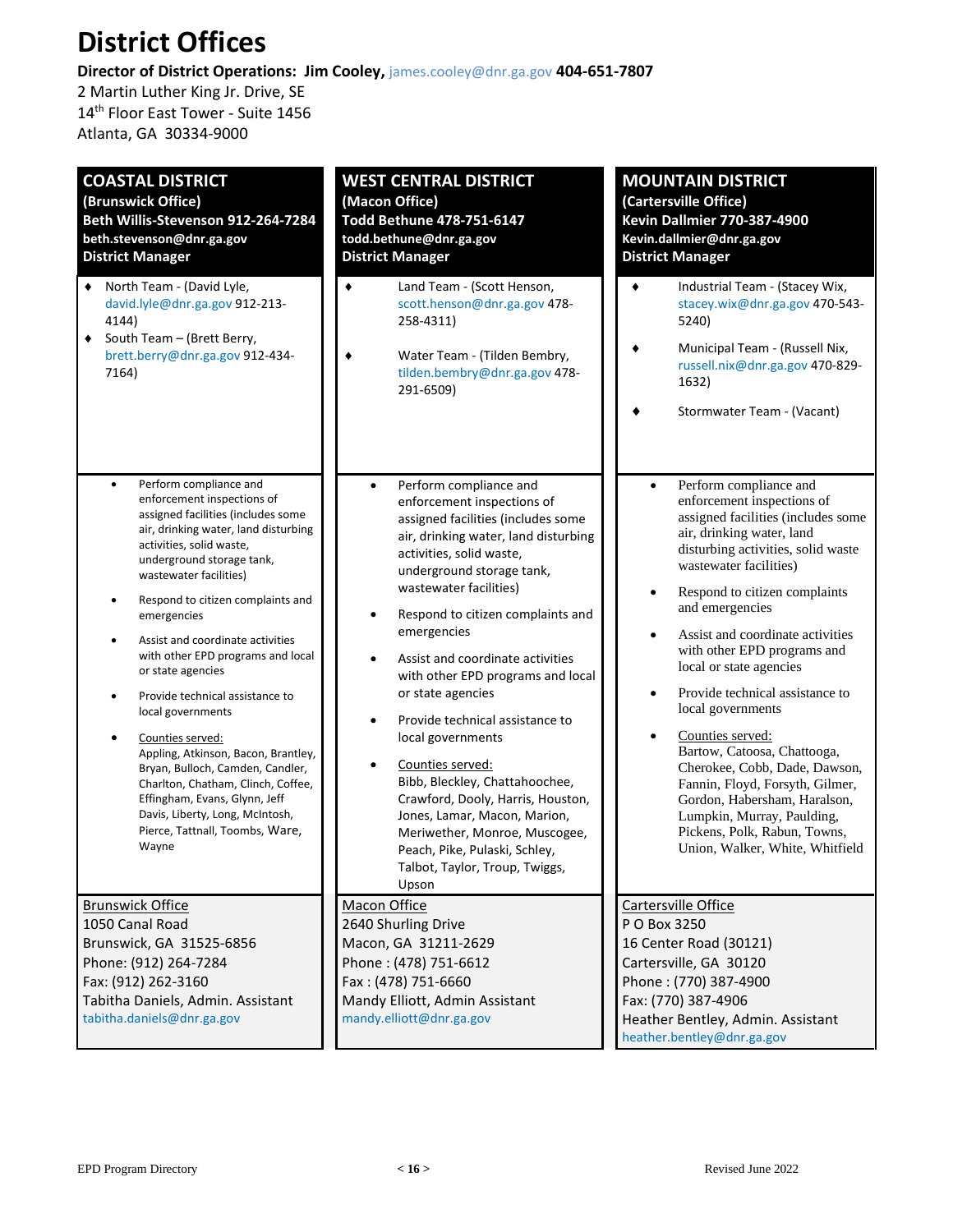## **District Offices (continued)**

**Director of District Operations: Jim Cooley,** james.cooley@dnr.ga.gov **404-641-7807**

2 Martin Luther King Jr. Drive, SE 14th Floor East Tower - Suite 1456 Atlanta, GA 30334-9000

| <b>MOUNTAIN DISTRICT</b>                                                                                                                            | NORTHEAST DISTRICT                                                                                                                                                                                                                               | <b>EAST CENTRAL DISTRICT</b>                                                                                                                                                                             |
|-----------------------------------------------------------------------------------------------------------------------------------------------------|--------------------------------------------------------------------------------------------------------------------------------------------------------------------------------------------------------------------------------------------------|----------------------------------------------------------------------------------------------------------------------------------------------------------------------------------------------------------|
| (Atlanta Office)                                                                                                                                    | (Athens Office)                                                                                                                                                                                                                                  | (Augusta Office)                                                                                                                                                                                         |
| <b>Kevin Dallmier 404-362-2671</b>                                                                                                                  | Derrick Williams 706-369-6376                                                                                                                                                                                                                    | <b>Jeff Darley 706-667-4343</b>                                                                                                                                                                          |
| kevin.dallmier@dnr.ga.gov                                                                                                                           | derrick.williams@dnr.ga.gov                                                                                                                                                                                                                      | jeff.darley@dnr.ga.gov                                                                                                                                                                                   |
| <b>District Manager</b>                                                                                                                             | <b>District Manager</b>                                                                                                                                                                                                                          | <b>District Manager</b>                                                                                                                                                                                  |
| Industrial-Municipal Team -<br>٠<br>(Brian Boutelle,<br>brian.boutelle@dnr.ga.gov 404-<br>362-2641)                                                 | Stormwater & Drinking Water<br>٠<br>Team (Scott Callaway,<br>scott.callaway@dnr.ga.gov 706-<br>369-6386)<br>Air-Land-Wastewater Team<br>(Jessica Jones,<br>jessica.jones@dnr.ga.gov 706-<br>369-6379)                                            | Land/Air/Drinking Water (Ted<br>٠<br>Staak, ted.staak@dnr.ga.gov 706-<br>667-4339)<br>Wastewater/Stormwater (Jeffery<br>٠<br>Williams,<br>Jeffery.williams@dnr.ga.gov 706-<br>667-4343)                  |
| Perform compliance and enforcement                                                                                                                  | Perform compliance and enforcement                                                                                                                                                                                                               | Perform compliance and enforcement                                                                                                                                                                       |
| ۰                                                                                                                                                   | $\blacklozenge$                                                                                                                                                                                                                                  | $\blacklozenge$                                                                                                                                                                                          |
| inspections of assigned facilities                                                                                                                  | inspections of assigned facilities                                                                                                                                                                                                               | inspections of assigned facilities                                                                                                                                                                       |
| (includes some air, drinking water,                                                                                                                 | (includes some air, drinking water,                                                                                                                                                                                                              | (includes some air, drinking water, land                                                                                                                                                                 |
| land disturbing activities, solid waste,                                                                                                            | land disturbing activities, solid waste,                                                                                                                                                                                                         | disturbing activities, solid waste,                                                                                                                                                                      |
| wastewater facilities)                                                                                                                              | wastewater facilities)                                                                                                                                                                                                                           | wastewater facilities)                                                                                                                                                                                   |
| Respond to citizen complaints and                                                                                                                   | Respond to citizen complaints and                                                                                                                                                                                                                | Respond to citizen complaints and                                                                                                                                                                        |
| ٠                                                                                                                                                   | ٠                                                                                                                                                                                                                                                | $\blacklozenge$                                                                                                                                                                                          |
| emergencies                                                                                                                                         | emergencies                                                                                                                                                                                                                                      | emergencies                                                                                                                                                                                              |
| Assist and coordinate activities with                                                                                                               | Assist and coordinate activities with                                                                                                                                                                                                            | Assist and coordinate activities with                                                                                                                                                                    |
| $\blacklozenge$                                                                                                                                     | $\bullet$                                                                                                                                                                                                                                        | $\bullet$                                                                                                                                                                                                |
| other EPD programs and local or                                                                                                                     | other EPD programs and local or                                                                                                                                                                                                                  | other EPD programs and local or state                                                                                                                                                                    |
| state agencies                                                                                                                                      | state agencies                                                                                                                                                                                                                                   | agencies                                                                                                                                                                                                 |
| Provide technical assistance to local                                                                                                               | Provide technical assistance to local                                                                                                                                                                                                            | Provide technical assistance to local                                                                                                                                                                    |
| ۰                                                                                                                                                   | ٠                                                                                                                                                                                                                                                | ٠                                                                                                                                                                                                        |
| governments                                                                                                                                         | governments                                                                                                                                                                                                                                      | governments                                                                                                                                                                                              |
| Counties served:<br>$\blacklozenge$<br>Carroll, Clayton, Coweta, DeKalb,<br>Douglas, Fayette, Fulton, Gwinnett,<br>Heard, Henry, Rockdale, Spalding | Counties served:<br>٠<br>Baldwin, Banks, Barrow, Butts,<br>Clarke, Elbert, Franklin, Greene,<br>Hall, Hancock, Hart, Jackson, Jasper,<br>Lincoln, Madison, Morgan, Newton<br>Oconee, Oglethorpe, Putnam,<br>Stephens, Taliaferro, Walton, Wilkes | Counties served:<br>٠<br>Burke, Columbia, Emanuel, Glascock,<br>Jefferson, Jenkins, Johnson, Laurens,<br>McDuffie, Montgomery, Richmond,<br>Screven, Treutlen, Warren, Washington,<br>Wheeler, Wilkinson |
| <b>Atlanta Office</b>                                                                                                                               | Athens Office                                                                                                                                                                                                                                    | <b>Augusta Office</b>                                                                                                                                                                                    |
| 4244 International Pkwy Ste 114                                                                                                                     | 745 Gaines School Road                                                                                                                                                                                                                           | 3525 Walton Way Ext.                                                                                                                                                                                     |
| Atlanta, GA 30354-3906                                                                                                                              | Athens, GA 30605-3129                                                                                                                                                                                                                            | Augusta, GA 30909                                                                                                                                                                                        |
| Phone: (404) 362-2671                                                                                                                               | Phone: (706) 369-6376                                                                                                                                                                                                                            | Phone: (706) 667-4343                                                                                                                                                                                    |
| Fax: (404) 362-2712                                                                                                                                 | Fax: (706) 369-6398                                                                                                                                                                                                                              | Fax: (706) 667-4376                                                                                                                                                                                      |
| Valeria Lopez, Admin Assistant                                                                                                                      | Sharon Crook, Admin. Assistant                                                                                                                                                                                                                   | Janice Rachels, Admin. Assistant                                                                                                                                                                         |
| Valeria.lopez@dnr.ga.gov                                                                                                                            | scrook@dnr.ga.gov                                                                                                                                                                                                                                | janice.rachels@dnr.ga.gov                                                                                                                                                                                |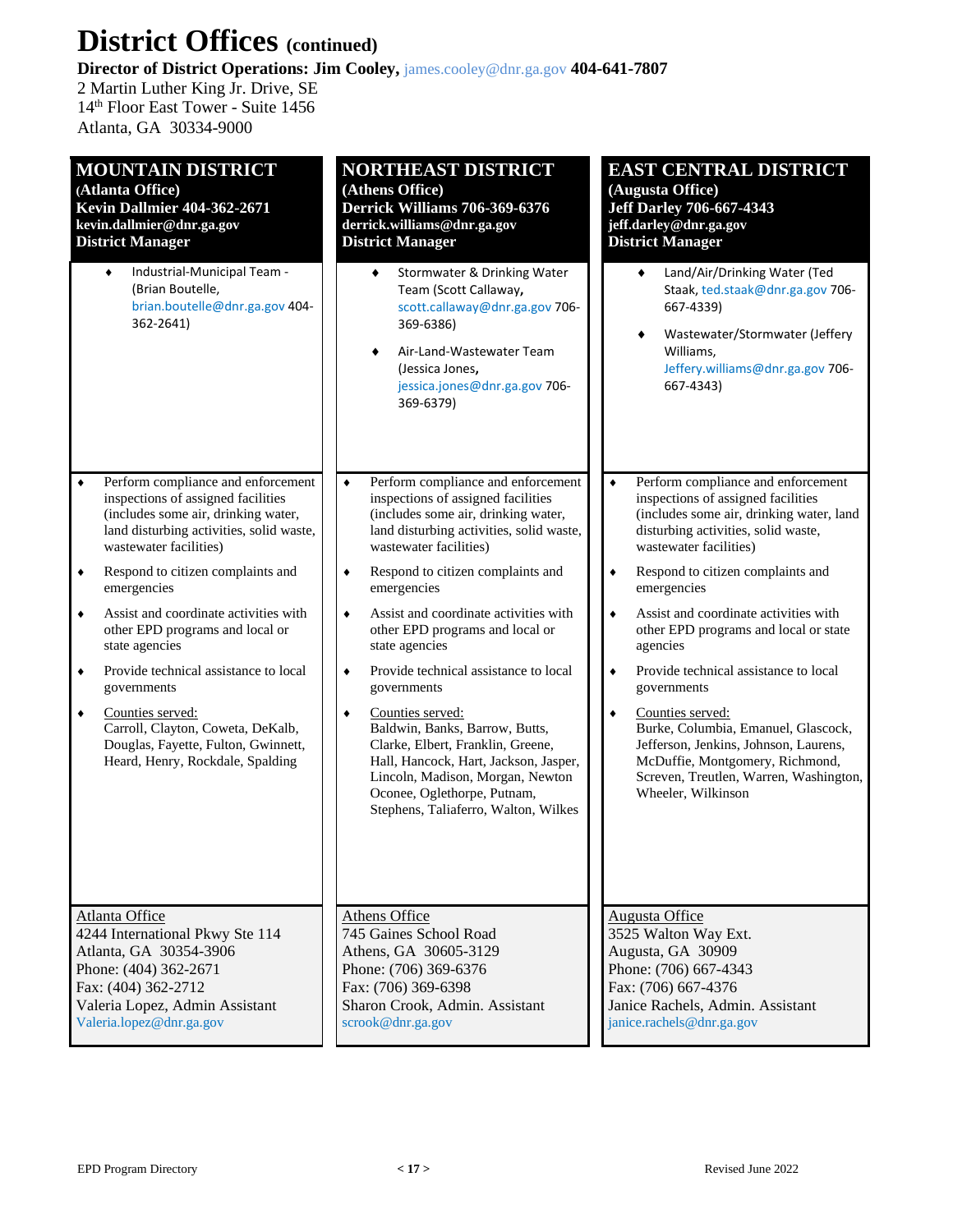## **District Offices (continued)**

**Director of District Operations: Jim Cooley,** james.cooley@dnr.ga.gov **404-651-7807**

2 Martin Luther King Jr. Drive, SE 14th Floor East Tower - Suite 1456 Atlanta, GA 30334-9000

### **SOUTHWEST DISTRICT**

**(Albany Office) Lisa Myler 229-430-4144 lisa.myler@dnr.ga.gov District Manager**

- Water/Wastewater (Jay Howell, jay.howell@dnr.ga.gov 229-430-4061)
- Air/Land/Stormwater (Tom Fowler, tom.fowler@dnr.ga.gov 229-430-4065)
- ◆ Perform compliance and enforcement inspections of assigned facilities (includes some air, drinking water, land disturbing activities, solid waste, wastewater facilities)
- Respond to citizen complaints and emergencies
- Assist and coordinate activities with other EPD programs and local or state agencies
- Provide technical assistance to local governments
- Counties served: Baker, Ben Hill, Berrien, Brooks, Calhoun, Clay, Colquitt, Cook, Crisp, Decatur, Dodge, Dougherty, Early, Echols, Grady, Irwin, Lanier, Lee, Lowndes, Miller, Mitchell, Quitman, Randolph, Seminole, Stewart, Sumter, Telfair, Terrell, Thomas, Tift, Turner, Webster, Wilcox, Worth

Albany Office 2024 Newton Road Albany, GA 31701-3576 Phone: (229) 430-4144 Fax: (229) 430-4259 Judy Toholsky, Admin. Assistant judy.toholsky@dnr.ga.gov

#### **EMERGENCY RESPONSE John Maddox 770-387-4900**

**john.maddox@dnr.ga.gov Program Manager**

- Emergency Response (John Maddox, john.maddox@dnr.ga.gov 770-387-4900)
- EPCRA Program (John Maddox, john.maddox@dnr.ga.gov 770-387-4900)
- To report spills, releases or environmental emergencies call 1-800-241-4113.
- Respond to spills / releases of oil or hazardous materials on a 24-hour basis
- $\bullet$  Investigate high priority complaints
- Serve as staff to the State Emergency Response Commission
- Maintain Georgia Environmental Policy Act files
- $\bullet$  Implement provisions of the Emergency Planning and Community Right to Know Act

#### Cartersville Office

P.O. Box 3250 16 Center Road (30121) Cartersville, GA 30120 (for P.O. Box) Phone: (770) 387-4900 Fax: (770) 387-4906 Heather Bentley, Admin. Assistant heather.bentley@dnr.ga.gov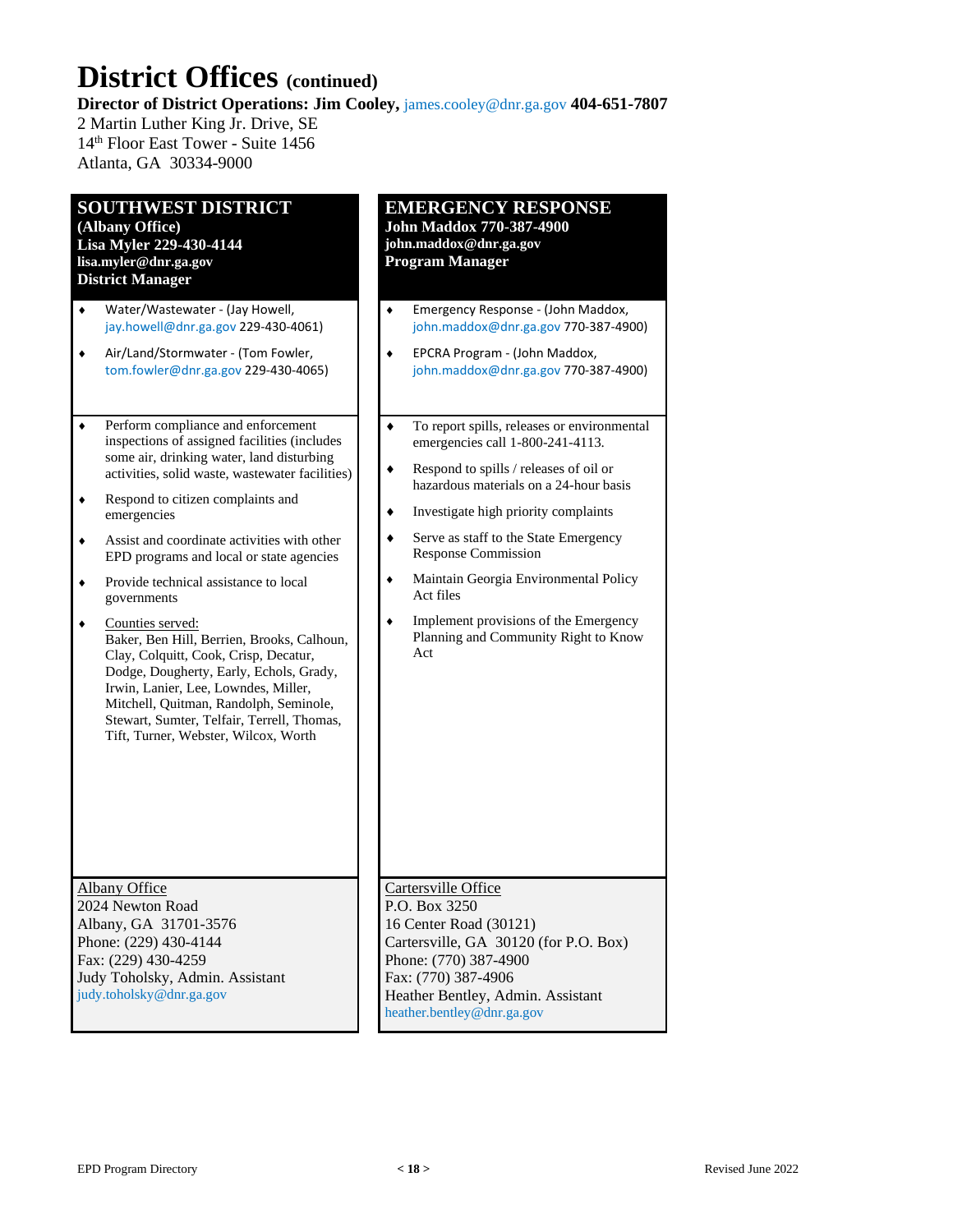## Georgia Environmental Protection Division District Offices

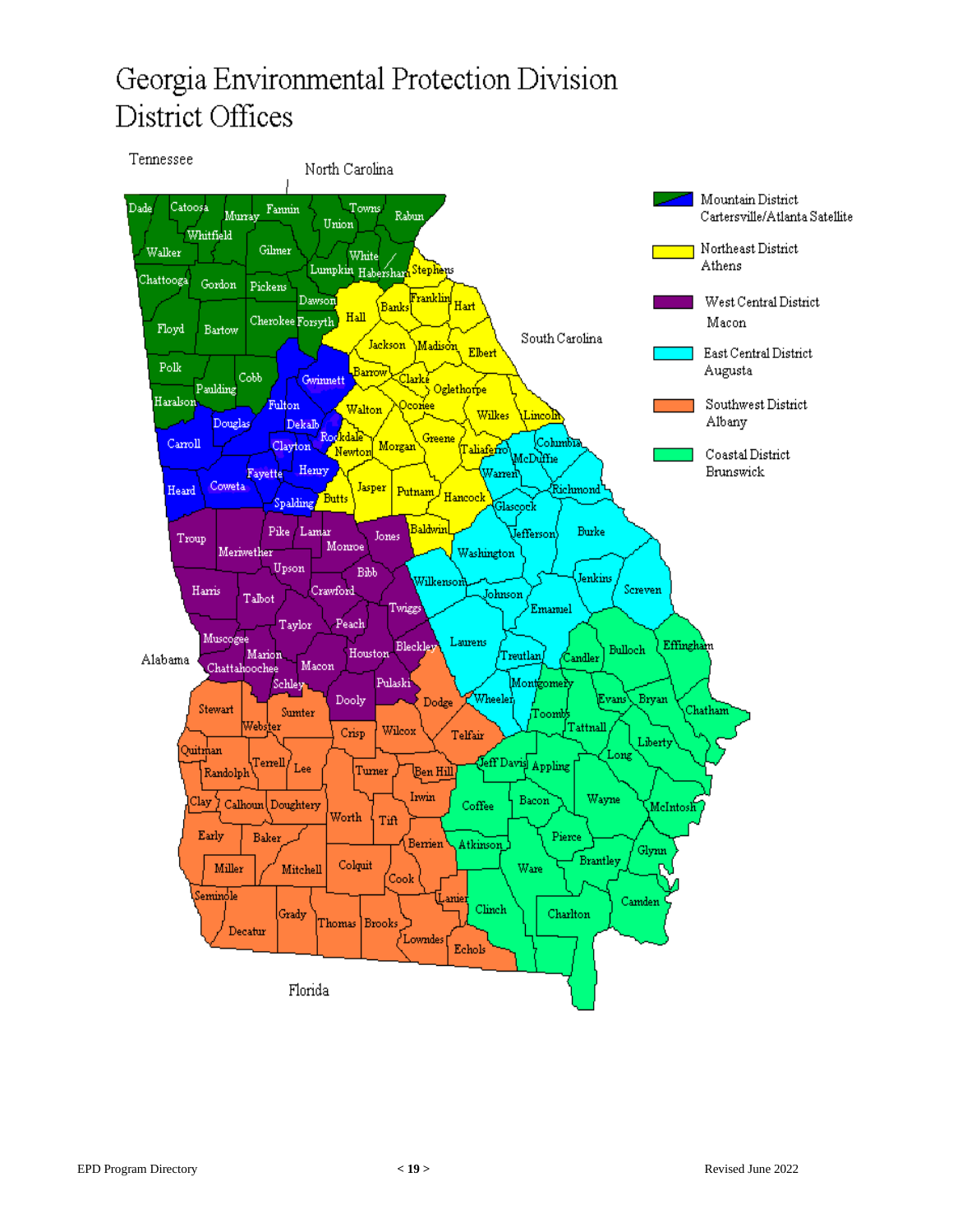| ı |
|---|
|   |
|   |
| ۱ |
|   |
|   |
|   |
|   |
|   |
|   |
|   |
|   |
| ı |
|   |
|   |
| l |
|   |
|   |
|   |
|   |
|   |
|   |
|   |
| į |
|   |
|   |

# TO IMPROVE OUR AIR AND REDUCE GLOBAL WAR ≦<br>M

G:

- Car pool, an pool, use transit, telework, bike or walk when possible. Cars are the largest cause of our air pollution in most urban areas of Georgia. When you do use your car, plan ahead and combine trips and pollution in most urban areas of Georgia. When you do use your car, plan ahead and combine trips and car choose a fuel efficient and low emitting model. errands. If you are buying a new car choose a fuel efficient and low emitting model. Properly maintain your vehicle and keep tires properly inflated. errands. If you are buying a ne  $\bullet$ ٠
	- Properly maintain your vehicle and keep tires properly inflated.
- Limit idling when possible, avoid quick starts and drive within the speed limit. Limit idling when possible, avoid quick starts and drive within the speed limit. ٠
- Refuel cars after 6:00 pm to limit daytime pollution releases and don't top off your tank. Refuel cars after 6:00 pm to limit daytime pollution releases and don't top off your tank. ٠ ٠
- Keep lawn equipment and boats tuned up. Do not use lawn mowers and other gas powered lawn tools on Keep lawn equipment and boats tuned up. Do not use lawn mowers and other gas powered lawn tools on a smog alert day, or use electric tools instead. a smog alert day, or use electric tools instead.
- Use electric or natural gas grills instead of charcoal and lighter fluids. Use electric or natural gas grills instead of charcoal and lighter fluids. ٠
- Use environmentally-safe paints and cleaning products. Delay use of oil-based paints until after 6:00 pm Use environmentally-safe paints and cleaning products. Delay use of oil-based paints until after 6:00 pm or after smog season. or after smog season. ٠
- Remember most of the energy we use comes from the burning of fuel. The more energy efficient we are, Conserve energy and turn off lights when you aren't using them. Set air conditioners to 78°F or higher or oF or higher or Remember most of the energy we use comes from the burning of fuel. The more energy efficient we are, use a fan when possible. When buying a new appliance, think of buying one that is energy efficient.<br>Decedent on the first of the control of the second theory of the control of the control of the control of the use a fan when possible. When buying a new appliance, think of buying one that is energy efficient Conserve energy and turn off lights when you aren't using them. Set air conditioners to 78 the less we pollute. the less we pollute. ٠

# TO CONSERVE OUR WATER AND PREVENT POLLUTION OF RIVERS & STREAMS:

- ٠ Install ultra low-flow plumbing devices and fixtures. Replace worn out washers on leaky faucets.
	- Take shorter showers. Five minutes or less is probably adequate. Take shorter showers. Five minutes or less is probably adequate. ٠
- Do not use the toilet as a trash can. Each flush uses about 5 gallons.  $\bullet$  Do not use the toilet as a trash can. Each flush uses about 5 gallons. ٠
- ٠ Turn the water off while shaving or brushing teeth. Don't let it run while you're washing your car.<br>Replace leaky toilet valves (a "running toilet" between flushes). You may be losing more than 250 gallons water off while shaving or brushing teeth. Don't let it run while you're washing your car.

٠

- ٠ Replace leaky toilet valves (a "running toilet" between flushes). You may be losing more than 250 gallons a day.
	- Wash only full loads of clothes and dishes. Wash only full loads of clothes and dishes. ٠
- Don't run the tap to get a cool glass of water.  $\bullet$  Don't run the tap to get a cool glass of water.

٠

- Minimize lawn and garden watering. Water trees, lawns and shrubs slowly to prevent runoff. Minimize lawn and garden watering. Water trees, lawns and shrubs slowly to prevent runoff. ٠
- Participate in a cleanup event (annual river cleanup held each October) or local Adopt-A-Stream program. Participate in a cleanup event (annual river cleanup held each October) or local Adopt-A-Stream program. For information call 1-888-373-5947 (toll free). For information call 1-888-373-5947 (toll free). ٠
- Buy household products labeled non-toxic, non-phosphorous or water-soluble. Toxic chemicals can harm Toxic chemicals can harm Buy household products labeled non-toxic, non-phosphorous or water-soluble. stream life. Phosphorous can promote excessive growth of weeds and algae. stream life. Phosphorous can promote excessive growth of weeds and algae. ٠
	- Dispose of trash properly. Styrofoam and plastics can kill fish and wildlife and contaminate water sources. Dispose of trash properly. Styrofoam and plastics can kill fish and wildlife and contaminate water sources ٠
		- Inspect septic tank system annually. Pump it out every 3-5 years. ٠
		- $\bullet$  Do not dispose of solvents, hazardous chemicals or waste in storm or home drains. Do not dispose of solvents, hazardous chemicals or waste in storm or home drains. Inspect septic tank system annually. Pump it out every 3-5 years. ٠
- Do not apply if rain is in the forecast. Remember, anything entering a storm drain goes directly into failed. Do not apply if rain is in the forecast. Remember, anything entering a storm drain goes directly into<br>streams, untreated. Use pesticides, herbicides, and fertilizers carefully and sparingly and only when other methods have Use pesticides, herbicides, and fertilizers carefully and sparingly and only when other methods have streams, untreated. ٠
	- When watering lawn and garden, divert garden hoses from paved surfaces onto grass. When watering lawn and garden, divert garden hoses from paved surfaces onto grass. ٠
- Do not dump used motor oil or antifreeze down storm drains. Take used motor oil and antifreeze to Do not dump used motor oil or antifreeze down storm drains. Take used motor oil and antifreeze to designated recycling centers. designated recycling centers. ٠
- Have your car inspected and maintained regularly. Leakage of fluids will eventually reach the nearest Have your car inspected and maintained regularly. Leakage of fluids will eventually reach the nearest ٠
- stream.<br>Report any suspicious potential pollutant discharge or illegal dumping activity. Call 1-800-241-4113 (toll ٠ Report any Seport any Call 1-241-413 (Call angle or illegal discharge or illegate to activity. Call 1-800-241-4113 (toll 4-4113 (toll) free).

## TO PROTECT OUR LAND RESOURCES: TO PROTECT OUR LAND RESOURCES:

- Participate in a community recycling drive or curbside Participate in a community recycling drive or curbside Choose products and containers that are recyclable. Choose products and containers that are recyclable program. program.  $\ddot{\phantom{1}}$ 
	- Reuse or recycle newspaper, boxes, brown paper materials. Wash and reuse glass and plastic jugs, Reuse or recycle newspaper, boxes, brown paper materials. Wash and reuse glass and plastic jugs, bags, packaging peanuts and other packaging bags, packaging peanuts and other packaging coffee cans and dairy tubs. coffee cans and dairy tubs.

٠

products that are reusable or packaged in bulk, or buy Reduce the amount of unnecessary packaging. Buy<br>products that are reusable or packaged in bulk, or buy Reduce the amount of unnecessary packaging. Buy the large economy size. the large economy size.

٠

practice will help eliminate toxic metals in soil and practice will help eliminate toxic metals in soil and When possible use rechargeable batteries. This When possible use rechargeable batteries. This ground water. ground water.

٠

٠

٠

- leaking any fluids. Petroleum products can contaminate leaking any fluids. Petroleum products can contaminate Make sure your vehicle is well maintained and isn't Make sure your vehicle is well maintained and isn't the soil and ground water. the soil and ground water.
	- Try using natural household cleansers, such as soap &  $\overline{5}$ water, instead of chemical cleansers. If you do need to charities or recycled. Do not pour them down the drain shared with neighbors or donated to businesses and<br>charities or recycled. Do not pour them down the drain Try using natural household cleansers, such as soap shared with neighbors or donated to businesses and water, instead of chemical cleansers. If you do need use products with hazardous components, follow instructions carefully. Any unused portion can be use products with hazardous components, follow instructions carefully. Any unused portion can be or on the ground. or on the ground.
		- long-lasting tires, and follow maintenance procedures. maintenance procedures. compost pile with leaves, grass and shrub clippings, compost pile with leaves, grass and shrub clippings, appliances in good working order. Buy high-quality, appliances in good working order. Buy high-quality, decompose and add nutrients to the soil. Start a decompose and add nutrients to the soil. Start a Maintain and repair durable products and keep Maintain and repair durable products and keep This will extend tire life and reduce tire waste. This will extend tire life and reduce tire waste. Leave mowed grass clippings on the lawn to Leave mowed grass clippings on the lawn to long-lasting tires, and follo

٠

and some non-meat food scraps. me non-meat food scraps.